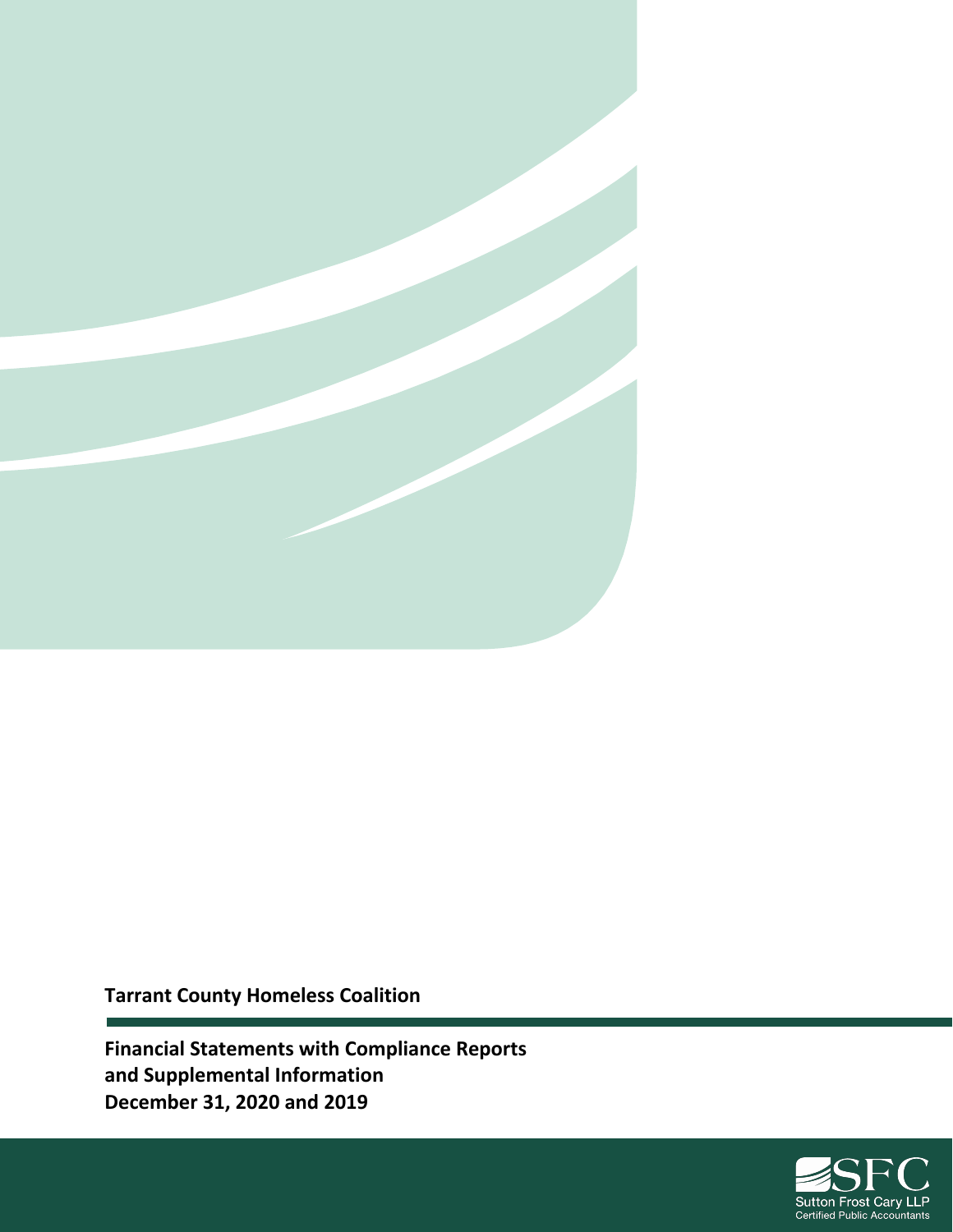# **Tarrant County Homeless Coalition Contents**

| Independent Auditors' Report                                                                                                                                                                                   | $\mathbf{1}$   |
|----------------------------------------------------------------------------------------------------------------------------------------------------------------------------------------------------------------|----------------|
| <b>Financial Statements:</b>                                                                                                                                                                                   |                |
| <b>Statements of Financial Position</b>                                                                                                                                                                        | 3              |
| <b>Statements of Activities</b>                                                                                                                                                                                | 4              |
| <b>Statements of Functional Expenses</b>                                                                                                                                                                       | 5              |
| <b>Statements of Cash Flows</b>                                                                                                                                                                                | $\overline{7}$ |
| <b>Notes to Financial Statements</b>                                                                                                                                                                           | 8              |
| Compliance Reports and Supplemental Information:                                                                                                                                                               | 15             |
| Independent Auditors' Report on Internal Control over Financial Reporting<br>and on Compliance and Other Matters Based on an Audit of Financial<br>Statements Performed in Accordance with Government Auditing |                |
| <b>Standards</b>                                                                                                                                                                                               | 16             |
| Independent Auditors' Report on Compliance for Each Major Program and<br>on Internal Control over Compliance Required by the Uniform Guidance                                                                  | 18             |
| Schedule of Findings and Questioned Costs                                                                                                                                                                      | 20             |
| Schedule of Expenditures of Federal Awards                                                                                                                                                                     | 21             |
| Notes to Schedule of Expenditures of Federal Awards                                                                                                                                                            | 22             |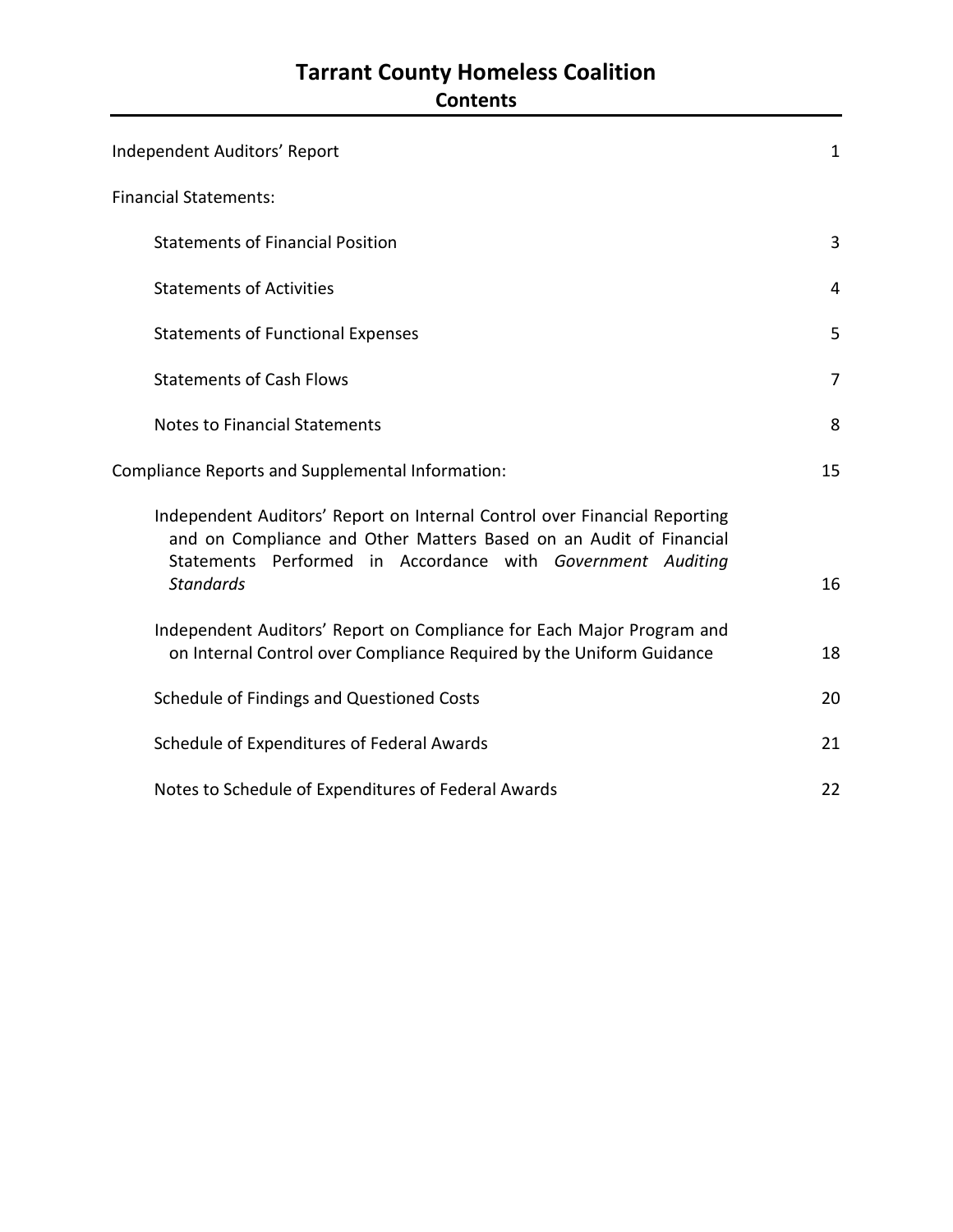

#### **Independent Auditors' Report**

Board of Directors Tarrant County Homeless Coalition

#### **Report on the Financial Statements**

We have audited the accompanying financial statements of Tarrant County Homeless Coalition (a nonprofit organization), which comprise the statements of financial position as of December 31, 2020 and 2019, and the related statements of activities, functional expenses, and cash flows for the years then ended, and the related notes to the financial statements.

#### **Management's Responsibility for the Financial Statements**

Management is responsible for the preparation and fair presentation of these financial statements in accordance with U.S. generally accepted accounting principles; this includes the design, implementation and maintenance of internal control relevant to the preparation and fair presentation of financial statements that are free from material misstatement, whether due to fraud or error.

#### **Auditors' Responsibility**

Our responsibility is to express an opinion on these financial statements based on our audits. We conducted our audits in accordance with U.S. generally accepted auditing standards and the standards applicable to financial audits contained in *Government Auditing Standards,* issued by the Comptroller General of the United States. Those standards require that we plan and perform the audits to obtain reasonable assurance about whether the financial statements are free of material misstatement.

An audit involves performing procedures to obtain audit evidence about the amounts and disclosures in the financial statements. The procedures selected depend on the auditor's judgment, including the assessment of the risks of material misstatement of the financial statements, whether due to fraud or error. In making those risk assessments, the auditor considers internal control relevant to the entity's preparation and fair presentation of the financial statements in order to design audit procedures that are appropriate in the circumstances, but not for the purpose of expressing an opinion on the effectiveness of the entity's internal control. Accordingly, we express no such opinion. An audit also includes evaluating the appropriateness of accounting policies used and the reasonableness of significant accounting estimates made by management, as well as evaluating the overall presentation of the financial statements.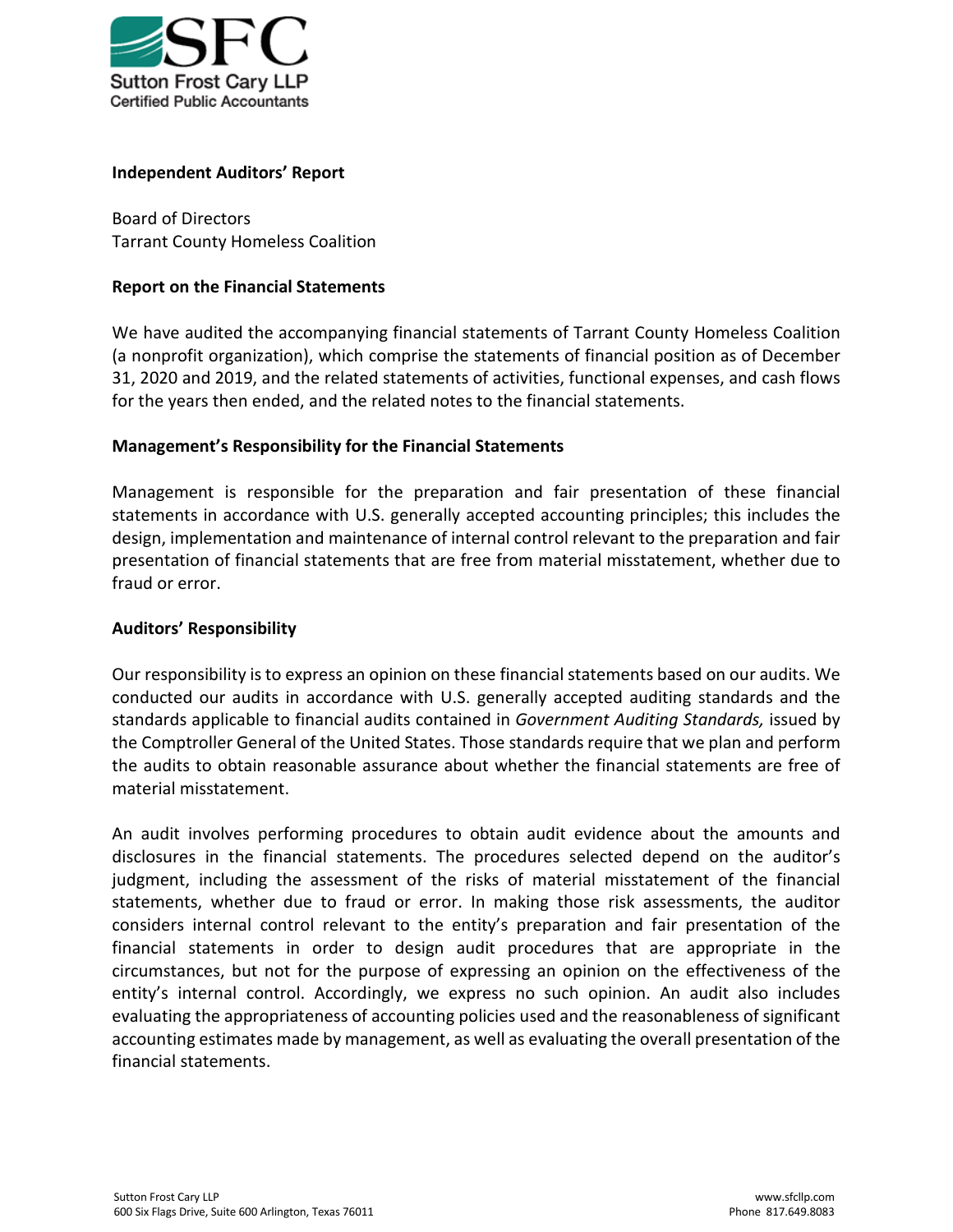We believe that the audit evidence we have obtained is sufficient and appropriate to provide a basis for our audit opinion.

### **Opinion**

In our opinion, the financial statements referred to above present fairly, in all material respects, the financial position of Tarrant County Homeless Coalition as of December 31, 2020 and 2019, and the changes in its net assets and its cash flows for the years then ended in accordance with U.S. generally accepted accounting principles.

#### **Other Information**

Our audit was conducted for the purpose of forming an opinion on the financial statements as a whole. The accompanying schedule of expenditures of federal awards, as required by Title 2 U.S. *Code of Federal Regulations* (CFR) Part 200, *Uniform Administrative Requirements*, *Cost Principles, and Audit Requirements for Federal Awards*, is presented for purposes of additional analysis and is not a required part of the financial statements. Such information is the responsibility of management and was derived from and relates directly to the underlying accounting and other records used to prepare the financial statements. The information has been subjected to the auditing procedures applied in the audit of the financial statements and certain additional procedures, including comparing and reconciling such information directly to the underlying accounting and other records used to prepare the financial statements or to the financial statements themselves, and other additional procedures in accordance with U.S. generally accepted auditing standards. In our opinion, such information is fairly stated, in all material respects, in relation to the financial statements as a whole.

#### **Other Reporting Required by** *Government Auditing Standards*

In accordance with *Government Auditing Standards*, we have also issued our report dated August 9, 2021 on our consideration of Tarrant County Homeless Coalition's internal control over financial reporting and on our tests of its compliance with certain provisions of laws, regulations, contracts, and grant agreements and other matters. The purpose of that report is to describe the scope of our testing of internal control over financial reporting and compliance and the results of that testing, and not to provide an opinion on internal control over financial reporting or on compliance. That report is an integral part of an audit performed in accordance with *Government Auditing Standards* in considering Tarrant County Homeless Coalition's internal control over financial reporting and compliance.

Sutton Frost Cary

A Limited Liability Partnership

Arlington, Texas August 9, 2021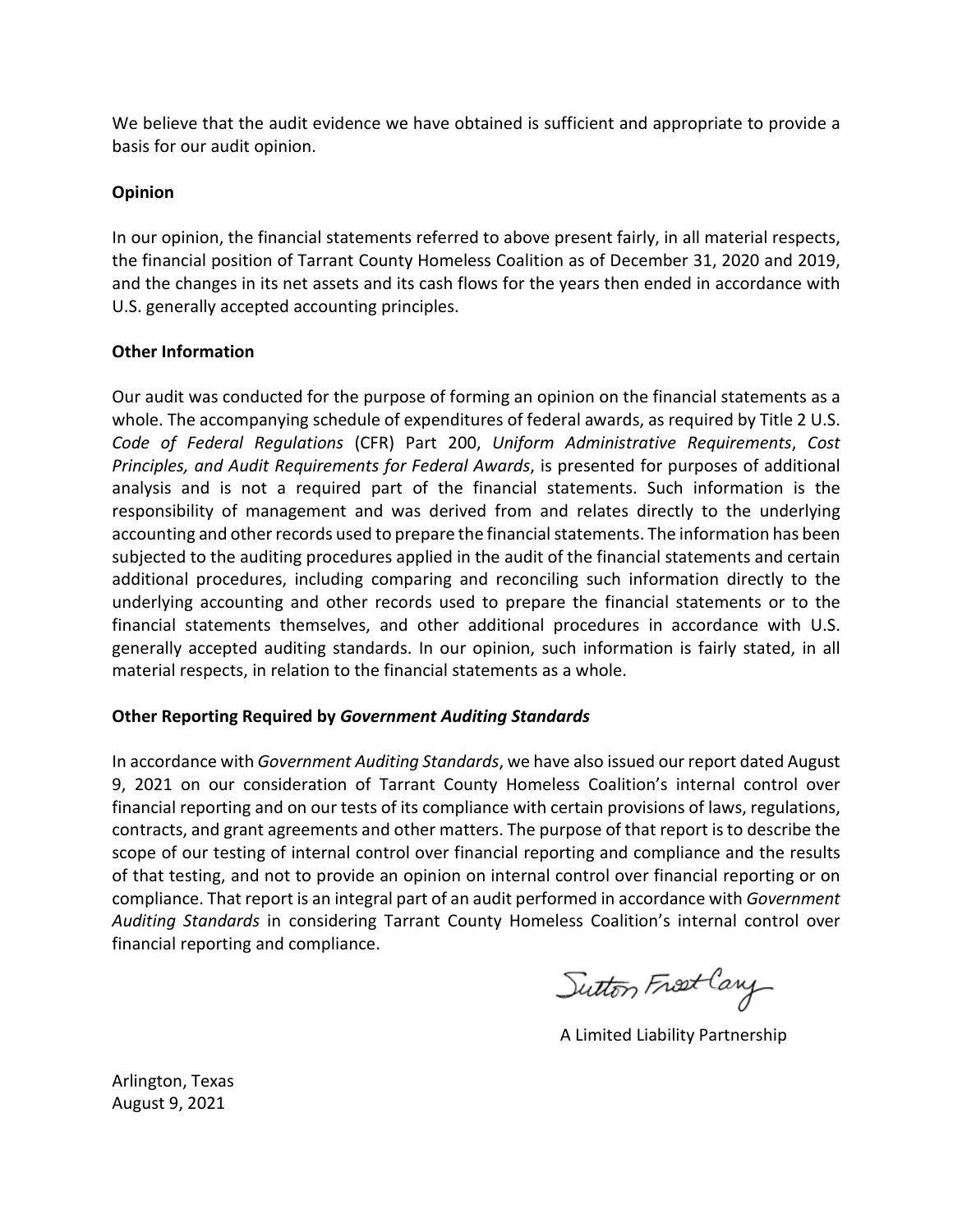# **Tarrant County Homeless Coalition Statements of Financial Position December 31, 2020 and 2019**

|                                                | 2020              |                | 2019              |
|------------------------------------------------|-------------------|----------------|-------------------|
| <b>Assets</b>                                  |                   |                |                   |
| <b>Current assets:</b>                         |                   |                |                   |
| Cash and cash equivalents<br>Grants receivable | \$<br>258,373     | \$             | 324,229           |
| Accounts receivable                            | 244,402<br>63,968 |                | 283,150<br>39,017 |
|                                                |                   |                |                   |
| <b>Total current assets</b>                    | 566,743           |                | 646,396           |
| <b>Property and equipment:</b>                 |                   |                |                   |
| Furniture and equipment                        | 41,684            |                | 41,684            |
| Website                                        | 48,100            |                | 48,100            |
| <b>HMIS</b>                                    | 93,897            |                | 93,897            |
| Less: accumulated depreciation                 | (178,227)         |                | (173, 843)        |
| Total property and equipment, net              | 5,454             |                | 9,838             |
| <b>Total assets</b>                            | 572,197           | $\ddot{\zeta}$ | 656,234           |
| <b>Liabilities and Net Assets</b>              |                   |                |                   |
| <b>Current liabilities:</b>                    |                   |                |                   |
| Accounts payable                               | \$<br>62,348      | \$             | 71,784            |
| Accrued expenses                               | 17,000            |                | 45,616            |
| Refundable advances                            | 242,381           |                | 302,664           |
| Deferred rent                                  | 10,700            |                | 13,300            |
| <b>Total current liabilities</b>               | 332,429           |                | 433,364           |
| Net assets:                                    |                   |                |                   |
| Net assets without donor restrictions          | 227,268           |                | 207,870           |
| Net assets with donor restrictions             | 12,500            |                | 15,000            |
| <b>Total net assets</b>                        | 239,768           |                | 222,870           |
| <b>Total liabilities and net assets</b>        | \$<br>572,197     | \$             | 656,234           |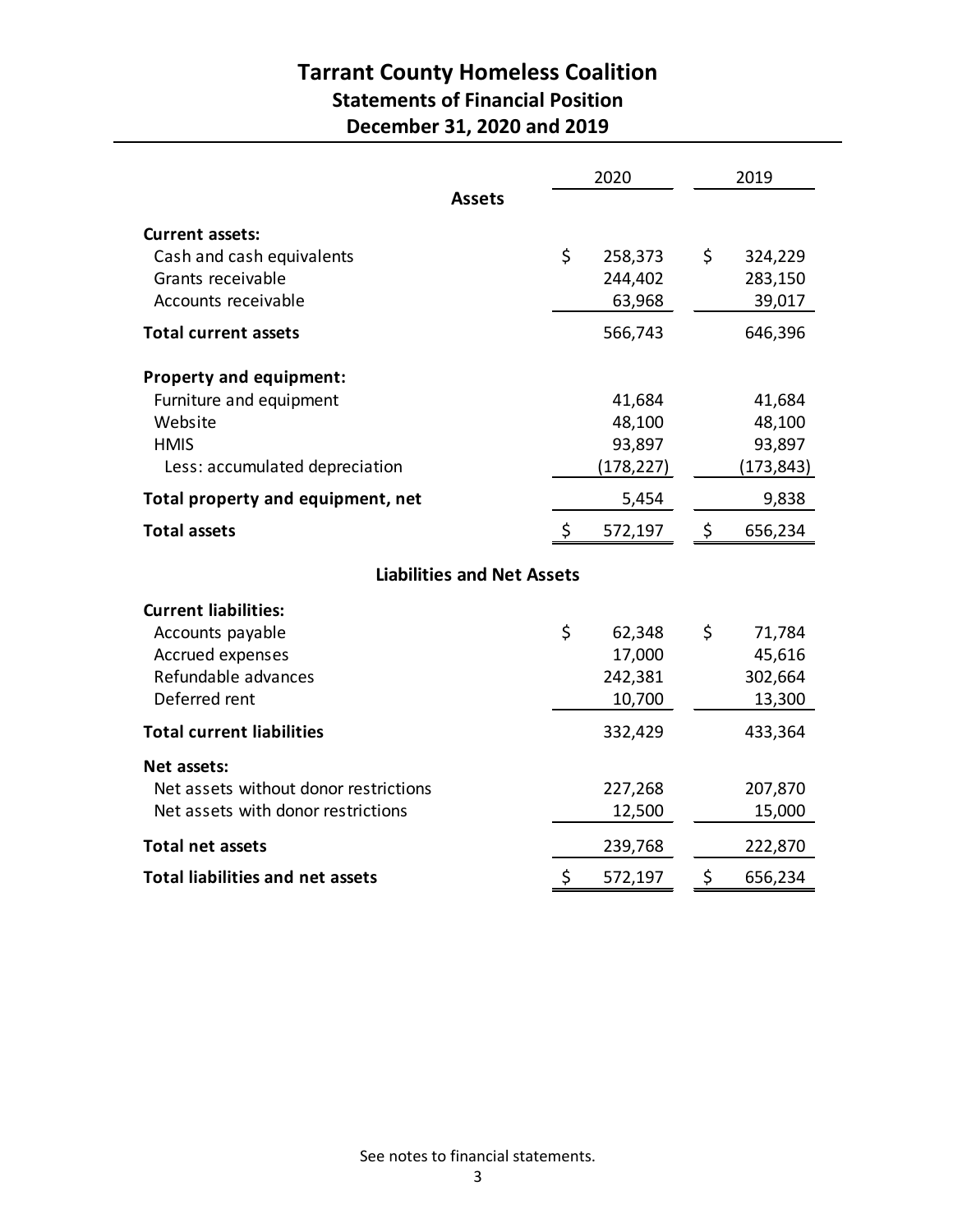# **Tarrant County Homeless Coalition Statements of Activities Years Ended December 31, 2020 and 2019**

|                                                                                                                                                              | 2020                                          | 2019                                           |
|--------------------------------------------------------------------------------------------------------------------------------------------------------------|-----------------------------------------------|------------------------------------------------|
| Net assets without donor restrictions:<br>Revenues and other support:                                                                                        |                                               |                                                |
| Contributions<br>Government grants<br>Program income<br>Direct public support                                                                                | \$<br>1,970<br>2,380,326<br>42,420<br>225,867 | \$<br>88,874<br>1,859,815<br>68,201<br>190,797 |
| Special events<br>Interest income<br>Net assets released from restrictions                                                                                   | 12,679<br>373<br>167,257                      | 27,070<br>181<br>50,000                        |
| <b>Total revenues and other support</b>                                                                                                                      | 2,830,892                                     | 2,284,938                                      |
| <b>Expenses:</b><br><b>Program services:</b><br>System support<br>Continuum of Care management services<br>Information systems<br>Capacity building services | 1,220,321<br>561,782<br>540,909<br>126,987    | 1,026,436<br>398,098<br>453,914<br>71,687      |
| <b>Total program services</b>                                                                                                                                | 2,449,999                                     | 1,950,135                                      |
| <b>Supporting services:</b><br><b>Business services</b><br>Community relations                                                                               | 213,099<br>148,396                            | 221,304<br>138,187                             |
| <b>Total supporting services</b>                                                                                                                             | 361,495                                       | 359,491                                        |
| <b>Total expenses</b><br>Change in net assets without donor restrictions                                                                                     | 2,811,494<br>19,398                           | 2,309,626<br>(24, 688)                         |
| Net assets with donor restrictions:<br>Contributions<br>Net assets released from restrictions                                                                | 164,757<br>(167, 257)                         | 15,000<br>(50,000)                             |
| Change in net assets with donor restrictions                                                                                                                 | (2,500)                                       | (35,000)                                       |
| Change in net assets                                                                                                                                         | 16,898                                        | (59,688)                                       |
| Net assets at beginning of year                                                                                                                              | 222,870                                       | 282,558                                        |
| Net assets at end of year                                                                                                                                    | \$<br>239,768                                 | \$<br>222,870                                  |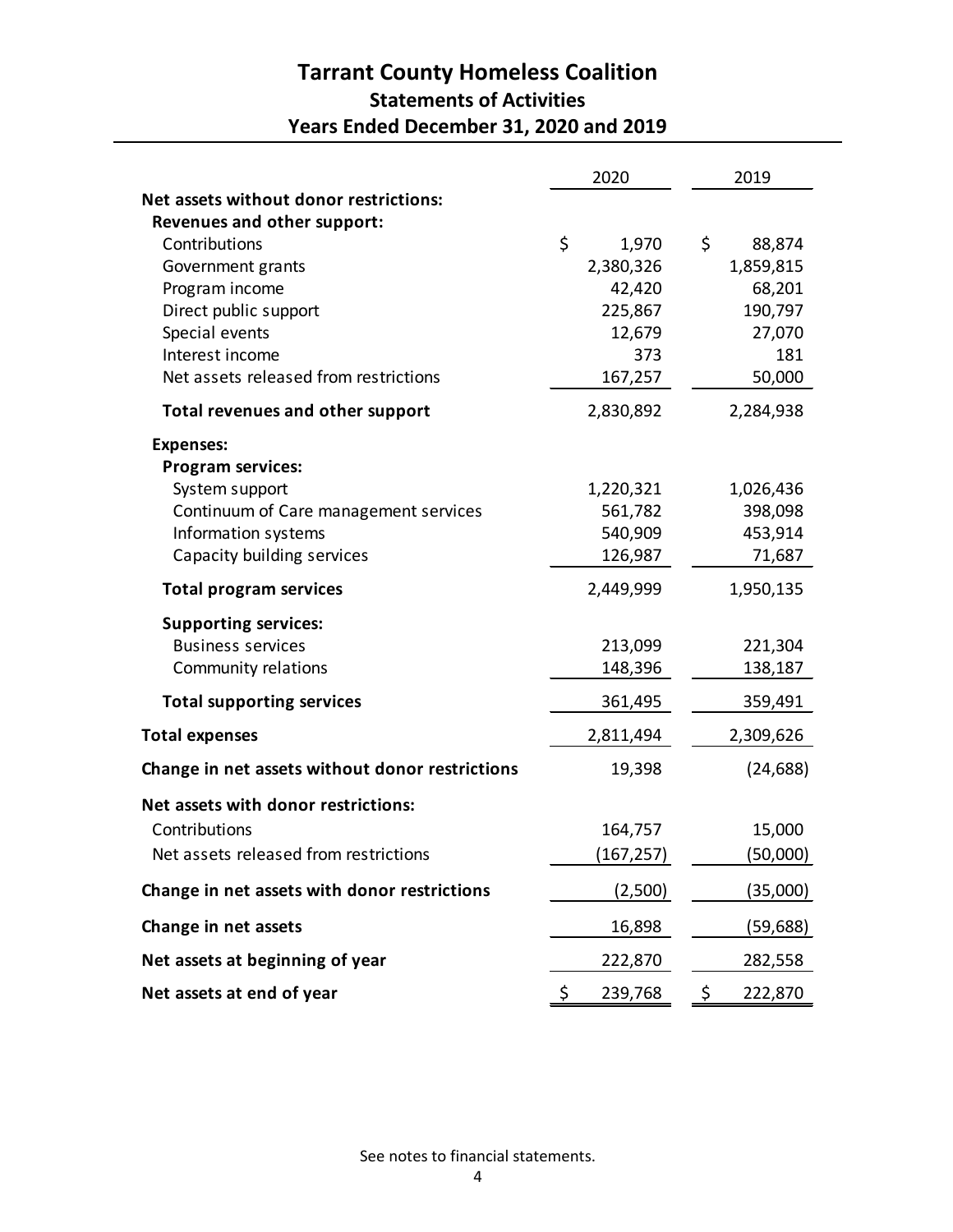# **Tarrant County Homeless Coalition Statement of Functional Expenses Year Ended December 31, 2020**

|                                   | Program Services |                          |    |                   |    |                          |    | Supporting Services      |    |           |    |                 |    |           |    |            |          |           |
|-----------------------------------|------------------|--------------------------|----|-------------------|----|--------------------------|----|--------------------------|----|-----------|----|-----------------|----|-----------|----|------------|----------|-----------|
|                                   |                  |                          |    | Continuum of Care |    |                          |    | Capacity                 |    | Total     |    |                 |    |           |    | Total      |          |           |
|                                   |                  | System                   |    | Management        |    | Information              |    | <b>Building</b>          |    | Program   |    | <b>Business</b> |    | Community |    | Supporting | Total    |           |
| Category                          |                  | Support                  |    | Services          |    | Systems                  |    | Services                 |    | Services  |    | Services        |    | Relations |    | Services   | Expenses |           |
| Salaries and benefits             | Ś                | 335,812                  | Ŝ. | 364,128           | Ś. | 172,093                  | Ś. | 51,157                   | \$ | 923,190   | Ŝ. | 111,517         | Ś. | 77,196    | Ś. | 188,713    | Ś.       | 1,111,903 |
| Contract services                 |                  | 28,948                   |    | 43,329            |    | 308,793                  |    | 31,849                   |    | 412,919   |    | 32,446          |    | 52,853    |    | 85,299     |          | 498,218   |
|                                   |                  |                          |    |                   |    |                          |    |                          |    |           |    |                 |    |           |    |            |          |           |
| CAS Navigator services            |                  | 232,540                  |    |                   |    |                          |    |                          |    | 232,540   |    |                 |    |           |    |            |          | 232,540   |
| Professional fees                 |                  | 1,706                    |    | 48,500            |    |                          |    |                          |    | 50,206    |    | 43,761          |    | 3,500     |    | 47,261     |          | 97,467    |
| Rent                              |                  | 6,748                    |    | 11,995            |    | 10,427                   |    | 1,520                    |    | 30,690    |    | 310             |    |           |    | 310        |          | 31,000    |
| Direct client services            |                  | 501,838                  |    |                   |    |                          |    | $\overline{\phantom{a}}$ |    | 501,838   |    |                 |    |           |    |            |          | 501,838   |
| Printing and copying              |                  | 2,093                    |    | 2,093             |    | 2,093                    |    |                          |    | 6,279     |    | 2,054           |    |           |    | 2,054      |          | 8,333     |
| COVID-19 response                 |                  | 85,537                   |    | 45,073            |    | 3,670                    |    | 2,607                    |    | 136,887   |    | 370             |    |           |    | 370        |          | 137,257   |
| Office supplies                   |                  | 14,832                   |    | 1,449             |    | 21,494                   |    | 439                      |    | 38,214    |    | 8,228           |    | 100       |    | 8,328      |          | 46,542    |
| Computer and software             |                  | 1,098                    |    | 12,283            |    | 14,530                   |    | 8,772                    |    | 36,683    |    | 1,216           |    | 6,566     |    | 7,782      |          | 44,465    |
| Meetings                          |                  | 254                      |    | 6,857             |    | 929                      |    | 1,597                    |    | 9,637     |    | 1,252           |    | 788       |    | 2,040      |          | 11,677    |
| Membership dues and subscriptions |                  | $\overline{\phantom{a}}$ |    | 545               |    | $\overline{\phantom{a}}$ |    | $\overline{\phantom{a}}$ |    | 545       |    | 854             |    | 625       |    | 1,479      |          | 2,024     |
| Telephone and telecommunications  |                  | 6,575                    |    | 3,895             |    | 2,942                    |    | 564                      |    | 13,976    |    | 3,017           |    | 2,098     |    | 5,115      |          | 19,091    |
| Training                          |                  | $\overline{\phantom{a}}$ |    | 100               |    | 3,938                    |    | 22,605                   |    | 26,643    |    | 69              |    |           |    | 69         |          | 26,712    |
| Events                            |                  |                          |    | 19,957            |    | $\overline{\phantom{a}}$ |    |                          |    | 19,957    |    | 250             |    | 3,920     |    | 4,170      |          | 24,127    |
| Other costs                       |                  | 2,340                    |    | 1,578             |    | $\overline{\phantom{a}}$ |    | 5,877                    |    | 9,795     |    | 3,371           |    | 750       |    | 4,121      |          | 13,916    |
| Depreciation                      |                  |                          |    |                   |    |                          |    |                          |    |           |    | 4,384           |    |           |    | 4,384      |          | 4,384     |
|                                   |                  | 1,220,321                |    | 561,782           |    | 540,909                  |    | 126,987                  | S  | 2,449,999 |    | 213,099         |    | 148,396   |    | 361,495    | Ś        | 2,811,494 |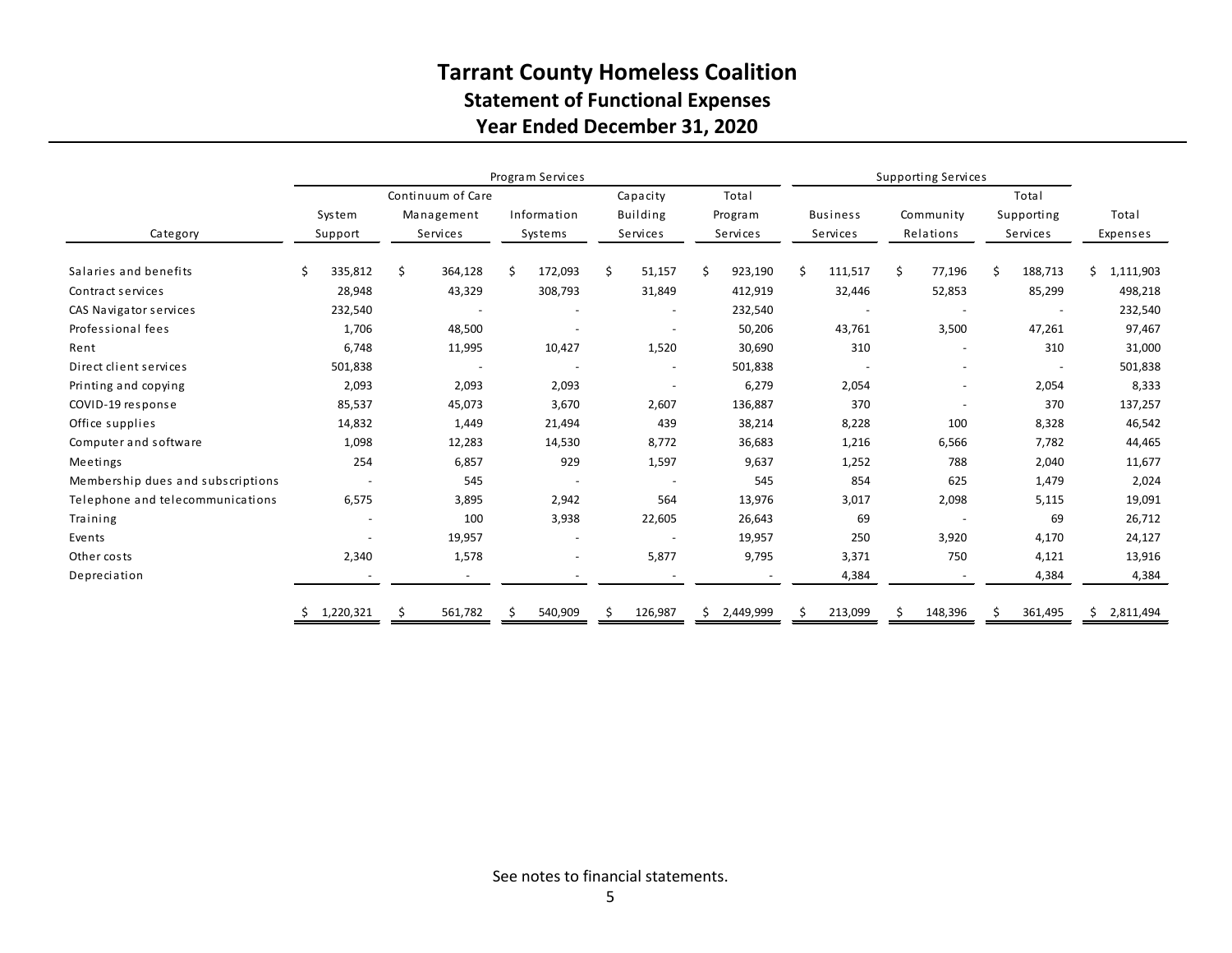# **Tarrant County Homeless Coalition Statement of Functional Expenses Year Ended December 31, 2019**

|                                   | Program Services |           |    |                   |    |                          |    | Supporting Services      |    |           |    |                          |    |                          |   |                          |    |           |
|-----------------------------------|------------------|-----------|----|-------------------|----|--------------------------|----|--------------------------|----|-----------|----|--------------------------|----|--------------------------|---|--------------------------|----|-----------|
|                                   |                  |           |    | Continuum of Care |    |                          |    | Capacity                 |    | Total     |    |                          |    |                          |   | Total                    |    |           |
|                                   |                  | System    |    | Management        |    | Information              |    | <b>Building</b>          |    | Program   |    | <b>Business</b>          |    | Community                |   | Supporting               |    | Total     |
| Category                          |                  | Support   |    | Services          |    | Systems                  |    | Services                 |    | Services  |    | Services                 |    | Relations                |   | Services                 |    | Expenses  |
| Salaries and benefits             | \$               |           |    |                   |    |                          |    |                          | Ś  |           | Š. |                          | Ś. |                          | Ś |                          |    |           |
|                                   |                  | 334,512   | Ś. | 324,635           | Ś. | 156,037                  | Ś. | 44,864                   |    | 860,048   |    | 104,599                  |    | 110,170                  |   | 214,769                  | \$ | 1,074,817 |
| Contract services                 |                  | 1,987     |    | 4,267             |    | 276,096                  |    | 15,494                   |    | 297,844   |    | 1,055                    |    | 1,205                    |   | 2,260                    |    | 300,104   |
| CAS Navigator services            |                  | 230,904   |    |                   |    |                          |    | $\overline{\phantom{a}}$ |    | 230,904   |    |                          |    | ٠                        |   | $\overline{\phantom{a}}$ |    | 230,904   |
| Professional fees                 |                  | 4,500     |    |                   |    |                          |    |                          |    | 4,500     |    | 65,468                   |    |                          |   | 65,468                   |    | 69,968    |
| Rent                              |                  | 14,925    |    | 6,965             |    | 6,054                    |    | 294                      |    | 28,238    |    | 13,652                   |    | 29                       |   | 13,681                   |    | 41,919    |
| Direct client services            |                  | 408,527   |    |                   |    | $\overline{\phantom{a}}$ |    | $\overline{\phantom{a}}$ |    | 408,527   |    | $\overline{\phantom{a}}$ |    | $\overline{\phantom{a}}$ |   | $\overline{\phantom{a}}$ |    | 408,527   |
| Printing and copying              |                  | 7,154     |    | 3,175             |    | 2,218                    |    | $\overline{\phantom{a}}$ |    | 12,547    |    | 3,340                    |    | 195                      |   | 3,535                    |    | 16,082    |
| Office supplies                   |                  | 11,581    |    | 1,900             |    | 1,286                    |    | 5                        |    | 14,772    |    | 11,547                   |    | 762                      |   | 12,309                   |    | 27,081    |
| Computer and software             |                  | 2,960     |    | 11,989            |    | 5,275                    |    | 4,779                    |    | 25,003    |    | 4,582                    |    | 67                       |   | 4,649                    |    | 29,652    |
| Meetings                          |                  | 2,620     |    | 15,424            |    | 3,237                    |    | 5,612                    |    | 26,893    |    | 3,767                    |    | 3,956                    |   | 7,723                    |    | 34,616    |
| Membership dues and subscriptions |                  |           |    | 300               |    | $\overline{\phantom{a}}$ |    |                          |    | 300       |    | 2,102                    |    | 4,559                    |   | 6,661                    |    | 6,961     |
| Telephone and telecommunications  |                  | 6,416     |    | 4,095             |    | 3,701                    |    | 639                      |    | 14,851    |    | 3,842                    |    | 2,262                    |   | 6,104                    |    | 20,955    |
| Training                          |                  | 200       |    |                   |    | $\overline{\phantom{a}}$ |    |                          |    | 200       |    | 260                      |    | 340                      |   | 600                      |    | 800       |
| Events                            |                  |           |    | 25,272            |    |                          |    |                          |    | 25,272    |    |                          |    | 13,777                   |   | 13,777                   |    | 39,049    |
| Other costs                       |                  | 150       |    | 76                |    | 10                       |    |                          |    | 236       |    | 3,776                    |    | 865                      |   | 4,641                    |    | 4,877     |
| Depreciation                      |                  |           |    |                   |    |                          |    |                          |    |           |    | 3,314                    |    |                          |   | 3,314                    |    | 3,314     |
|                                   |                  | 1,026,436 |    | 398,098           |    | 453,914                  |    | 71,687                   | Ś. | 1,950,135 |    | 221,304                  |    | 138,187                  |   | 359,491                  |    | 2,309,626 |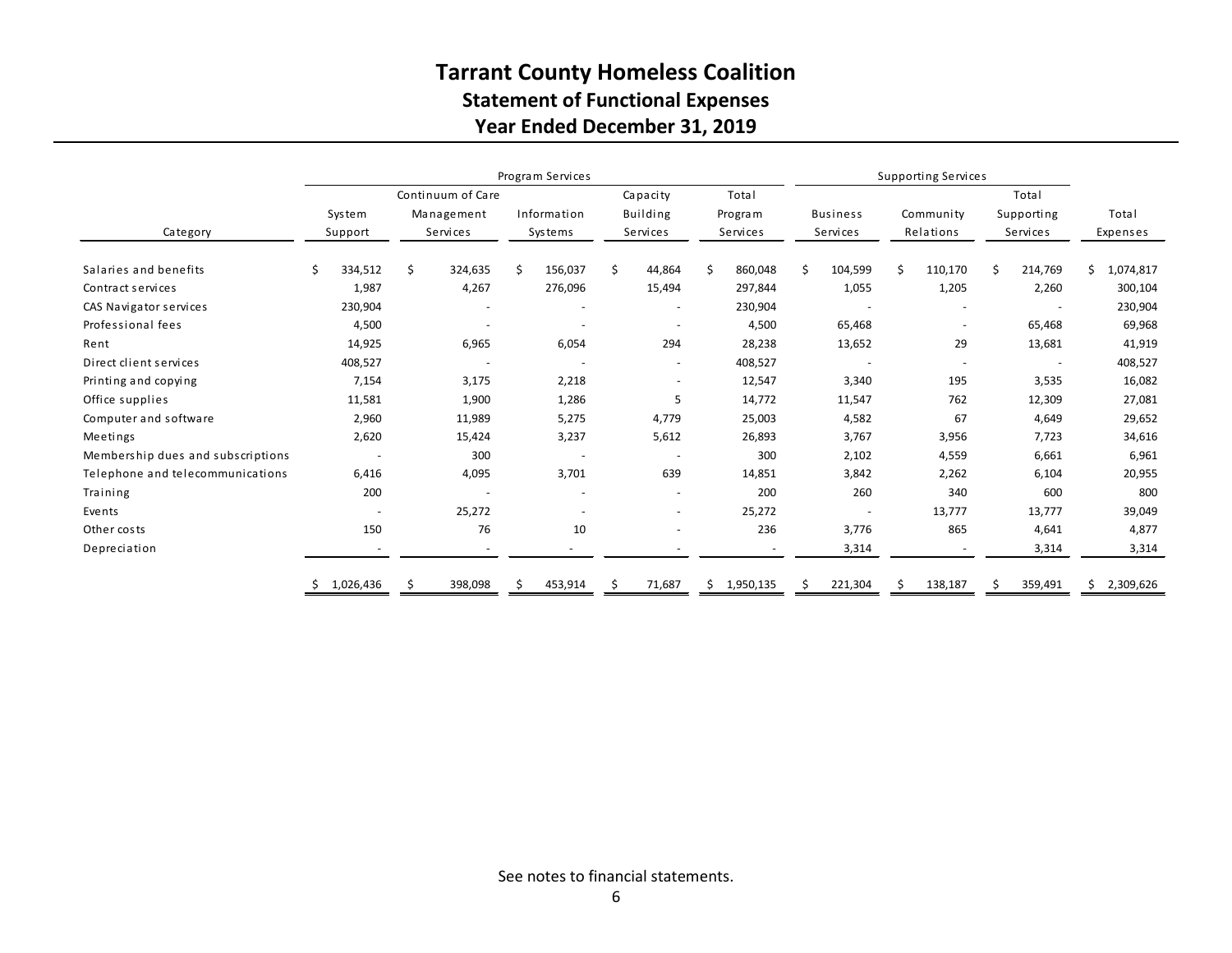# **Tarrant County Homeless Coalition Statements of Cash Flows Years Ended December 31, 2020 and 2019**

|                                                      | 2020          | 2019            |  |
|------------------------------------------------------|---------------|-----------------|--|
| Cash flows from operating activities:                |               |                 |  |
| Change in net assets                                 | \$<br>16,898  | \$<br>(59, 688) |  |
| Depreciation                                         | 4,384         | 3,314           |  |
| Adjustments to reconcile change in net assets        |               |                 |  |
| to net cash provided (used) by operating activities: |               |                 |  |
| Grants receivable                                    | 38,748        | (174, 973)      |  |
| Accounts receivable                                  | (24, 951)     | 70,983          |  |
| Accounts payable                                     | (9,436)       | (17, 746)       |  |
| Accrued expenses                                     | (28, 616)     | (36,050)        |  |
| Refundable advances                                  | (60,283)      | 302,664         |  |
| Deferred rent                                        | (2,600)       | 13,300          |  |
| Net cash provided (used) by operating activities     | (65, 856)     | 101,804         |  |
| Cash flows from investing activities:                |               |                 |  |
| Purchase of property and equipment                   |               | (13,152)        |  |
| Net change in cash and cash equivalents              | (65, 856)     | 88,652          |  |
| Cash and cash equivalents at beginning of year       | 324,229       | 235,577         |  |
| Cash and cash equivalents at end of year             | \$<br>258,373 | \$<br>324,229   |  |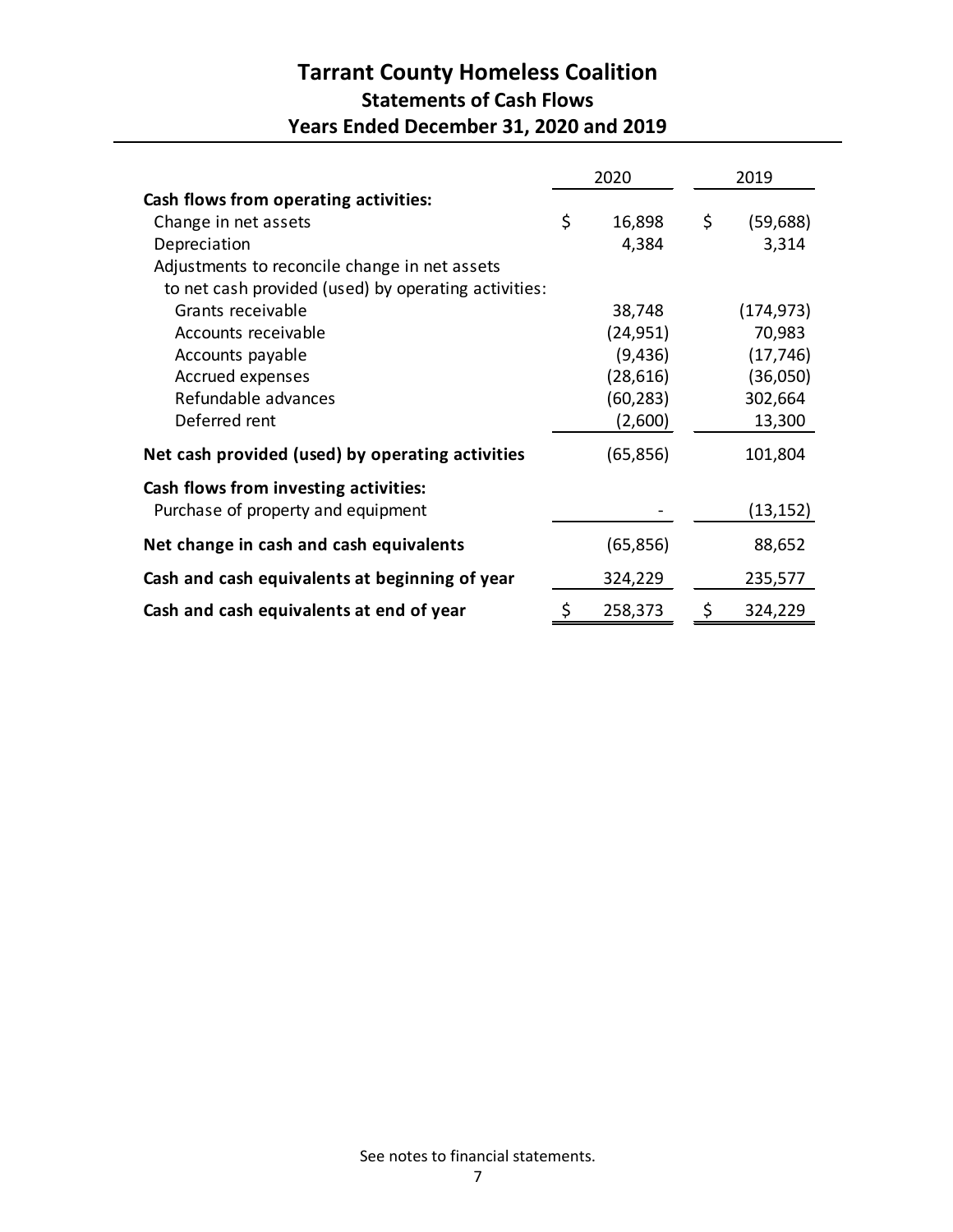# **1. Organization**

Tarrant County Homeless Coalition (TCHC) was incorporated in the state of Texas as a not-forprofit corporation on May 25, 1990. The purpose of TCHC is to lead, coordinate and develop strategies and resources to end homelessness. TCHC is supported primarily by contributions and grants from individuals, corporations, other nonprofit organizations and government agencies.

## *Programs*

TCHC accomplishes its purpose through the following programs:

*Continuum of Care* - TCHC is recognized by the local community and the U.S. Department of Housing and Urban Development (HUD) as the lead agency for the Continuum of Care (CoC) serving Tarrant and Parker Counties. As the CoC lead agency, TCHC collaborates with the local CoC Board of Directors to:

- Operate the Continuum of Care
- Provide for a Homeless Management Information System (HMIS) for the Continuum of Care
- Plan for the Continuum of Care
- Serve as the collaborative applicant for funding

*Coordinated Entry* - The homeless service system that operates in Tarrant and Parker counties is working on a redesign of the Coordinated Entry System. An ad hoc committee has begun meeting to provide oversight and guidance to the development and implementation of the new system.

*Homeless Management Information System* - TCHC administers the HMIS that supports required client and services data collection, reporting and performance evaluation for nearly \$20 million in federal, state, and local programs to prevent and end homelessness.

*Resources for Partner Agencies* - TCHC oversees funds that are utilized by organizations for direct aid to the homeless within the CoC.

# **2. Summary of Significant Accounting Policies**

The accounting policies of TCHC conform to U.S. generally accepted accounting principles (GAAP). The more significant accounting policies of TCHC are described below.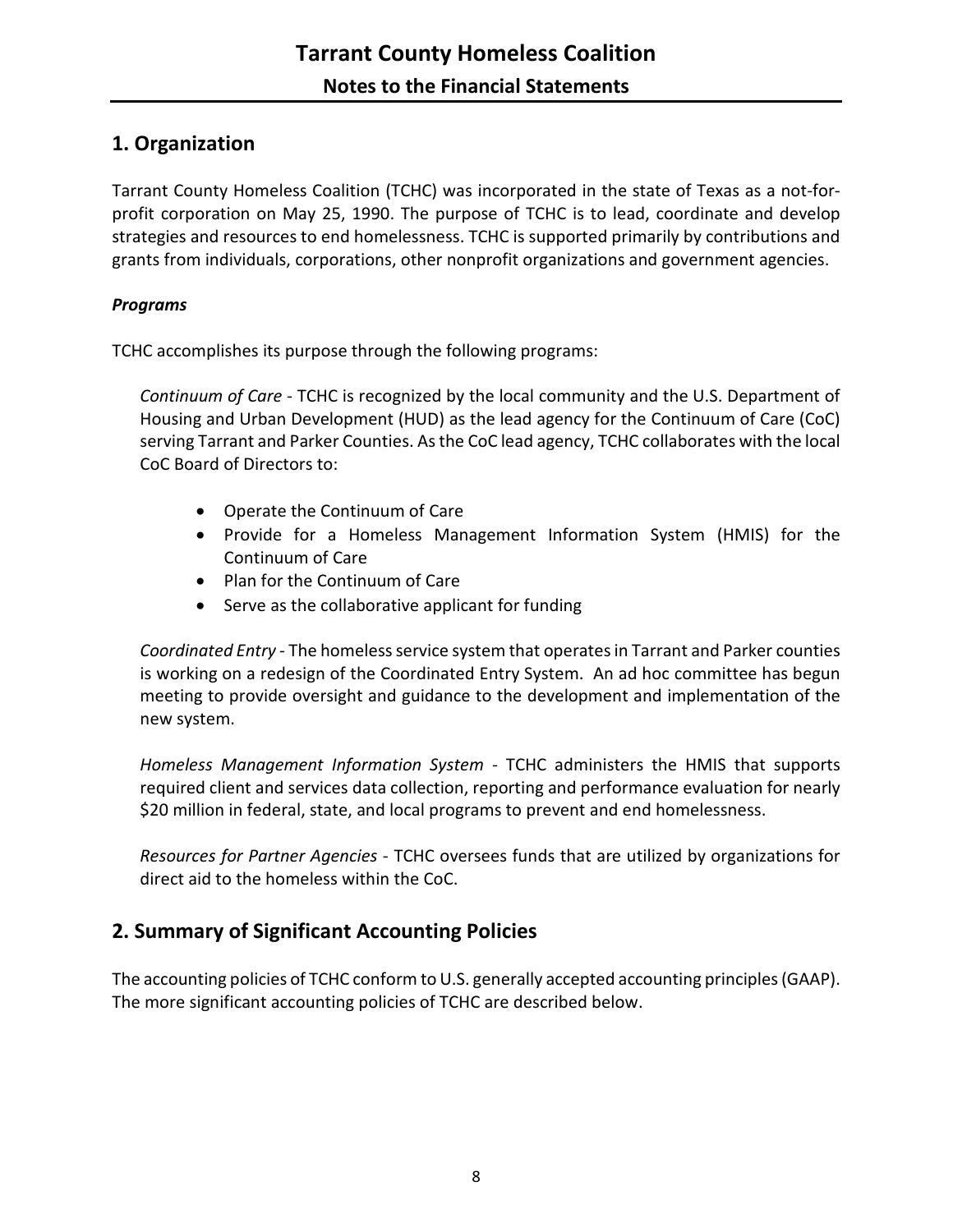### *Basis of Accounting*

The accompanying financial statements are presented on the accrual basis of accounting.

### *Estimates and Assumptions*

The preparation of financial statements in conformity with GAAP requires management to make estimates and assumptions that affect the reported amounts of assets and liabilities and disclosure of contingent assets and liabilities at the date of the financial statements and the reported amounts of support and expenses during the reporting period. Actual results could differ from those estimated.

### *Financial Statement Presentation*

Net assets and revenues, expenses, gains and losses are classified based on the existence or absence of donor-imposed restrictions. Accordingly, net assets and changes therein are classified as follows:

*Net assets without donor restrictions* - Net assets not subject to donor-imposed stipulations. Net assets without donor restrictions may be designated for specific purposes by action of the board of directors.

*Net assets with donor restrictions* - Net assets subject to donor stipulations that will be met by actions of TCHC and/or the passage of time.

Some net assets with donor restrictions include a stipulation that assets provided be maintained permanently (perpetual in nature) while permitting TCHC to expend the income generated by the assets in accordance with the provisions of additional donor imposed stipulations or a Board approved spending policy. As of December 31, 2020 and 2019, no such net asset restrictions existed.

Revenues are reported as increases in net assets without donor restrictions, unless use of the related assets is limited by donor imposed restrictions. Expenses are reported as decreases in net assets without donor restrictions. Expirations of net assets with donor restrictions (i.e., the donor stipulated purpose has been fulfilled and/or the stipulated time period has elapsed) are reported as reclassifications between the applicable classes of net assets.

### *Financial Instruments and Credit Risk Concentrations*

Financial instruments which are potentially subject to concentrations of credit risk consist principally of cash and cash equivalents, accounts receivable and grants receivable. Cash and cash equivalents are placed with high credit quality financial institutions to minimize risk.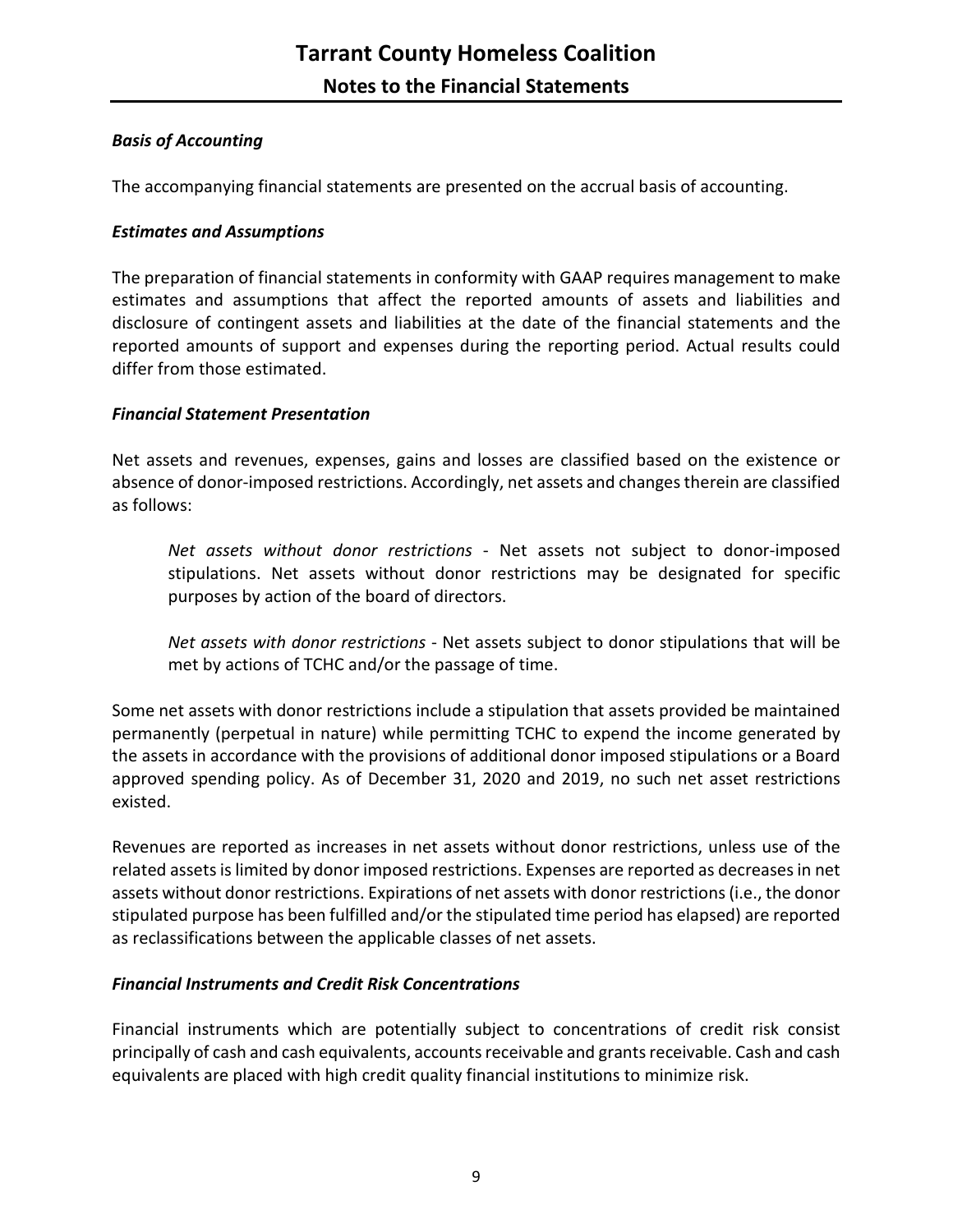Grants receivable are unsecured and are due from various grantor agencies under cost reimbursement grants. Accounts receivable are unsecured and are due from various agencies for user fees related to the HMIS system. TCHC continually evaluates the collectability of grants receivable and accounts receivable and maintains allowances for potential losses, if considered necessary. No allowance was considered necessary at December 31, 2020 or 2019.

TCHC maintains cash balances at a financial institution located in Texas. Accounts at the institution are insured by the Federal Deposit Insurance Corporation up to \$250,000. At December 31, 2020, TCHC's uninsured balances totaled \$43,300.

#### *Cash and Cash Equivalents*

Cash and cash equivalents consist of cash and highly liquid investments with a maturity of three months or less when purchased.

#### *Property and Equipment*

Property and equipment are recorded at cost or, if donated, at estimated fair market value at the date of the gift. Depreciation is computed using the straight-line method over estimated useful lives of the assets. Expenditures for maintenance and repairs are expensed when incurred; significant renewals and betterments are capitalized.

#### *Deferred Rent*

Rent expense is recognized on a straight-line basis over the terms of the leases. Deferred rent represents rent expense recognized in excess of rental payments made.

#### *Revenue Recognition*

TCHC recognizes contributions when cash, securities or other assets or an unconditional promise to give is received. Unconditional promises to give that are expected to be collected in future years are recorded at the present value of the amounts expected to be collected. All contributions are considered available for unrestricted use unless specifically restricted by the donor. Conditional promises to give – that is, those with a measurable performance or other barrier and a right of return – are not recognized until the conditions on which they depend have been met.

A portion of TCHC's revenue is derived from cost-reimbursable contract and grants, which are conditioned upon certain performance requirements and/or the incurrence of allowable qualifying expenses. Amounts received are recognized as revenue when TCHC has incurred expenditures in compliance with specific contract or grant provisions. Amounts received prior to incurring qualifying expenditures are reported as refundable advances in the statements of financial position. Refundable advances totaled \$242,381 and \$302,664 at December 31, 2020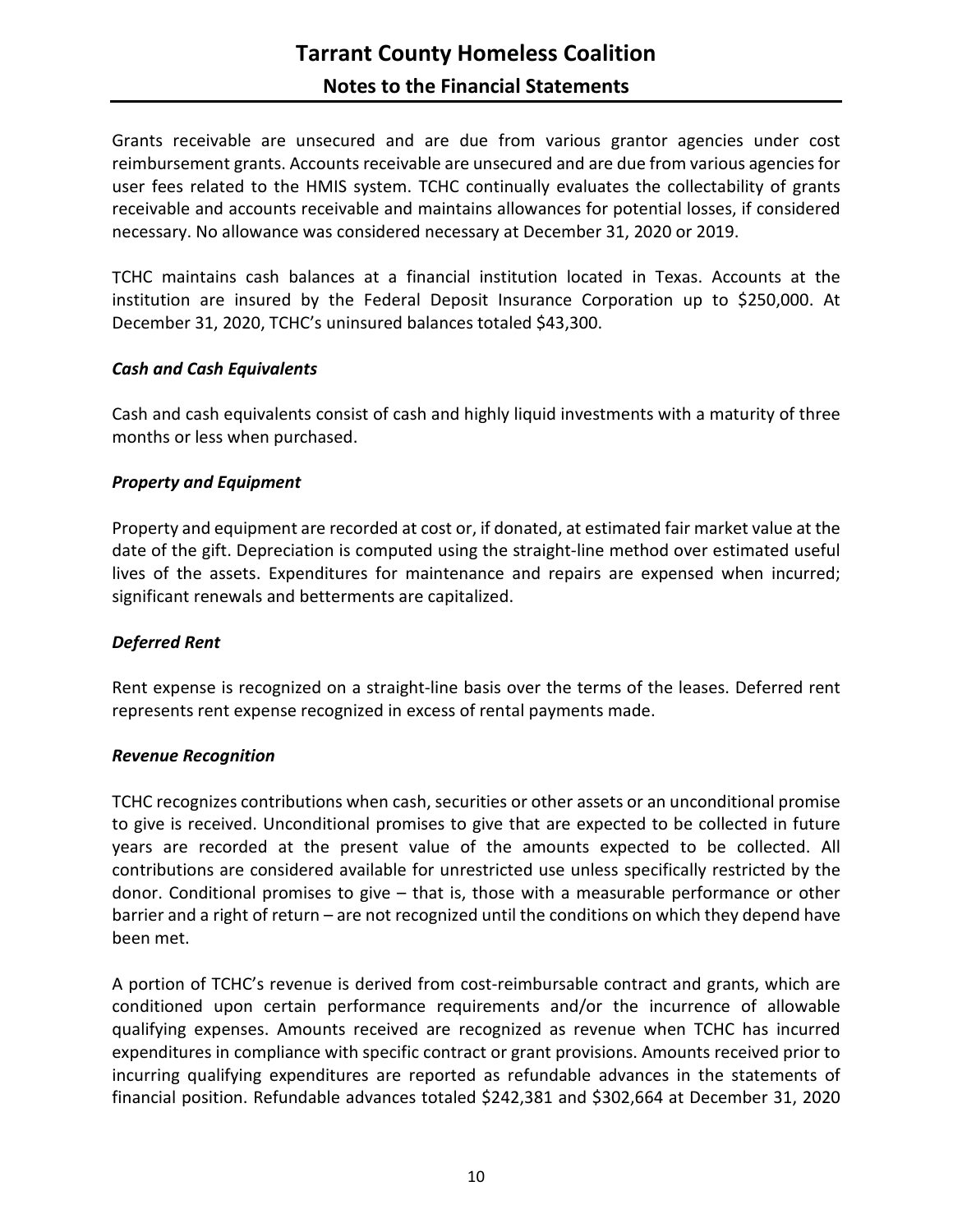and 2019, respectively. TCHC has been awarded cost-reimbursable grants of \$881,971 that have not been recognized at December 31, 2020 because qualifying expenditures have not yet been incurred.

TCHC records special events revenue when the event takes place. Program income is recognized as the related services are provided.

Donated rent is reflected as a contribution at estimated fair value. TCHC recognizes contribution revenue for certain services received at the fair value of those services, provided those services create or enhance non-financial assets or required specialized skills which are provided by individuals possessing those skills and would typically need to be purchased if not provided by donation.

#### *Grants and Contracts*

TCHC receives grants and contracts from federal and state agencies, as well as private organizations, to be use for specific programs. For government grants and contracts, the excess of reimbursable expenditures over cash receipts is included in grants receivable.

#### *Allocation of Functional Expenses*

The costs of providing the various programs and other activities have been summarized on a functional basis in the statements of activities. The statements of functional expenses presents expenses by function and natural classification.

Certain costs are charged directly to the functions they benefit. Other expenses require allocation on a reasonable basis that is consistently applied. Rent and depreciation are allocated on a square footage basis. All other expenses are allocated on the basis of estimates of time and effort.

#### *Contract Compliance*

TCHC is responsible for compliance with provisions of contracts and grant agreements. Noncompliance could result in the disallowance of expenditures and a request for reimbursement. In the opinion of TCHC's management, such disallowance, if any, would not be significant to TCHC's financial statements.

#### *Federal Income Taxes*

TCHC is exempt from federal income taxes under section 501(c)(3) of the Internal Revenue Code (IRC). However, income generated from activities unrelated to TCHC's exempt purposes is subject to tax under IRC Section 511. TCHC had no unrelated business income for the years ended December 31, 2020 and 2019. Accordingly, no provision has been made for federal income tax in the accompanying financial statements.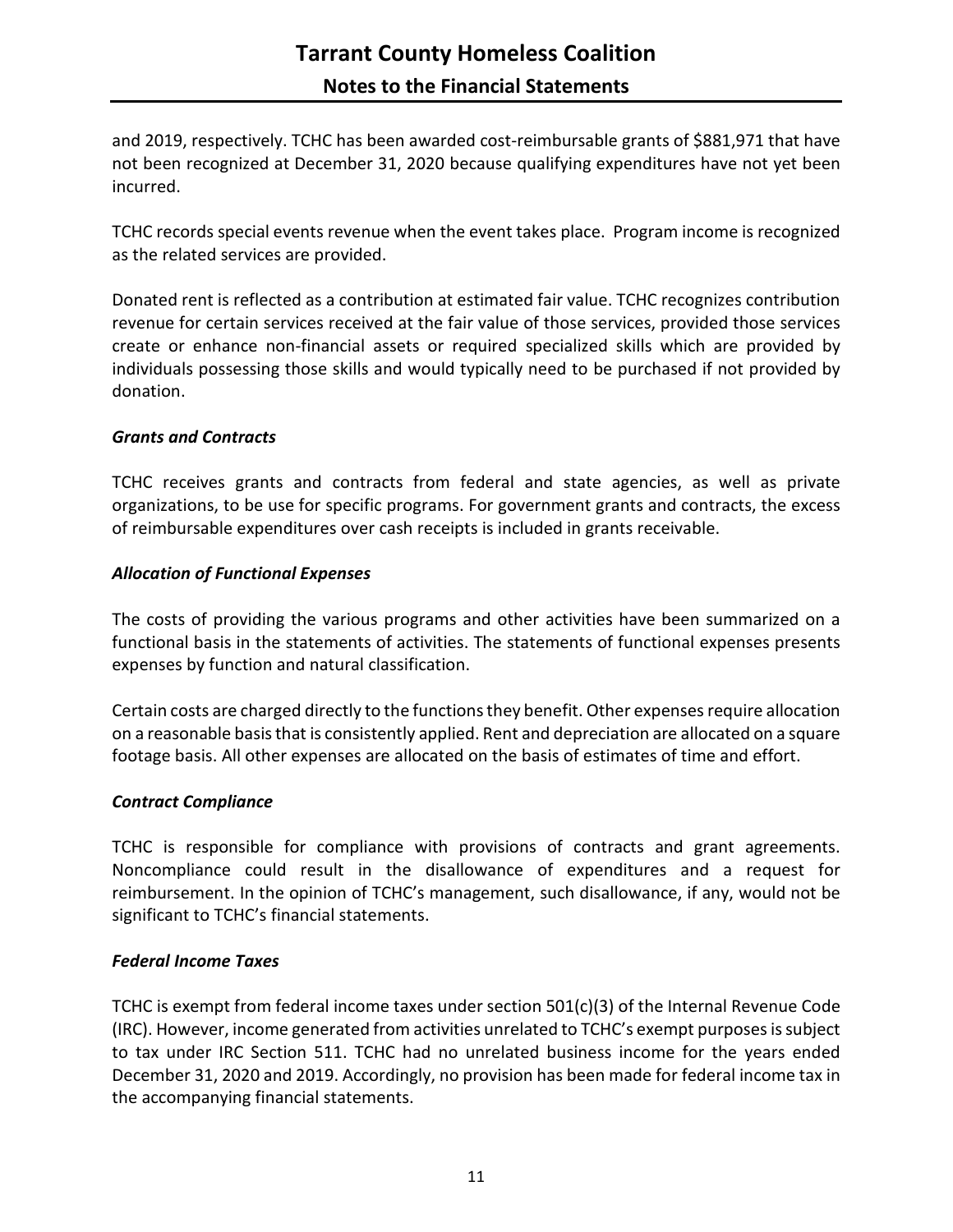GAAP requires the evaluation of tax positions taken in the course of preparing TCHC's tax returns and recognition of a tax liability (or asset) if TCHC has taken an uncertain position that more likely than not would not be sustained upon examination by the Internal Revenue Service. Management has analyzed the tax positions taken by TCHC, and has concluded that as of December 31, 2020 and 2019, there are no uncertain tax positions taken or expected to be taken that would require recognition of a liability (or asset) or disclosure in the financial statements.

#### *New Accounting Pronouncements*

Changes to GAAP are established by the Financial Accounting Standards Board (FASB) in the form of accounting standards updates (ASU's) to the FASB's Accounting Standards Codification. TCHC considers the applicability and impact of all ASU's. ASU's not listed below were assessed and determined to be either not applicable or are expected to have minimal impact on TCHC's financial position and changes in net assets.

In 2016, the FASB issued its leasing standard in ASU 2016-02*, Leases (ASC Topic 842)* for both lessees and lessors. Under its core principle, a lessee will recognize right-of-use (ROU) assets and related lease liabilities on the statement of financial position for all lease arrangements with terms longer than 12 months. The pattern of expense recognition in the statement of activities will depend on a lease's classification. The standard takes effect for fiscal years beginning after December 15, 2021.

TCHC is currently assessing the impact that adopting this new guidance will have on the financial statements.

#### *Reclassification*

Certain items in the 2019 financial statements have been reclassified for comparative purposes to conform to the presentation of the 2020 financial statements.

## **3. Net Assets with Donor Restrictions**

Net assets with donor restrictions consist of the following at December 31:

|                                        |    | 2020       | 2019   |
|----------------------------------------|----|------------|--------|
| Board and staff leadership development | ς. | $\sim 100$ | 15.000 |
| Neighborhood engagement workshops      |    | 12,500     |        |
|                                        |    | 12.500     | 15,000 |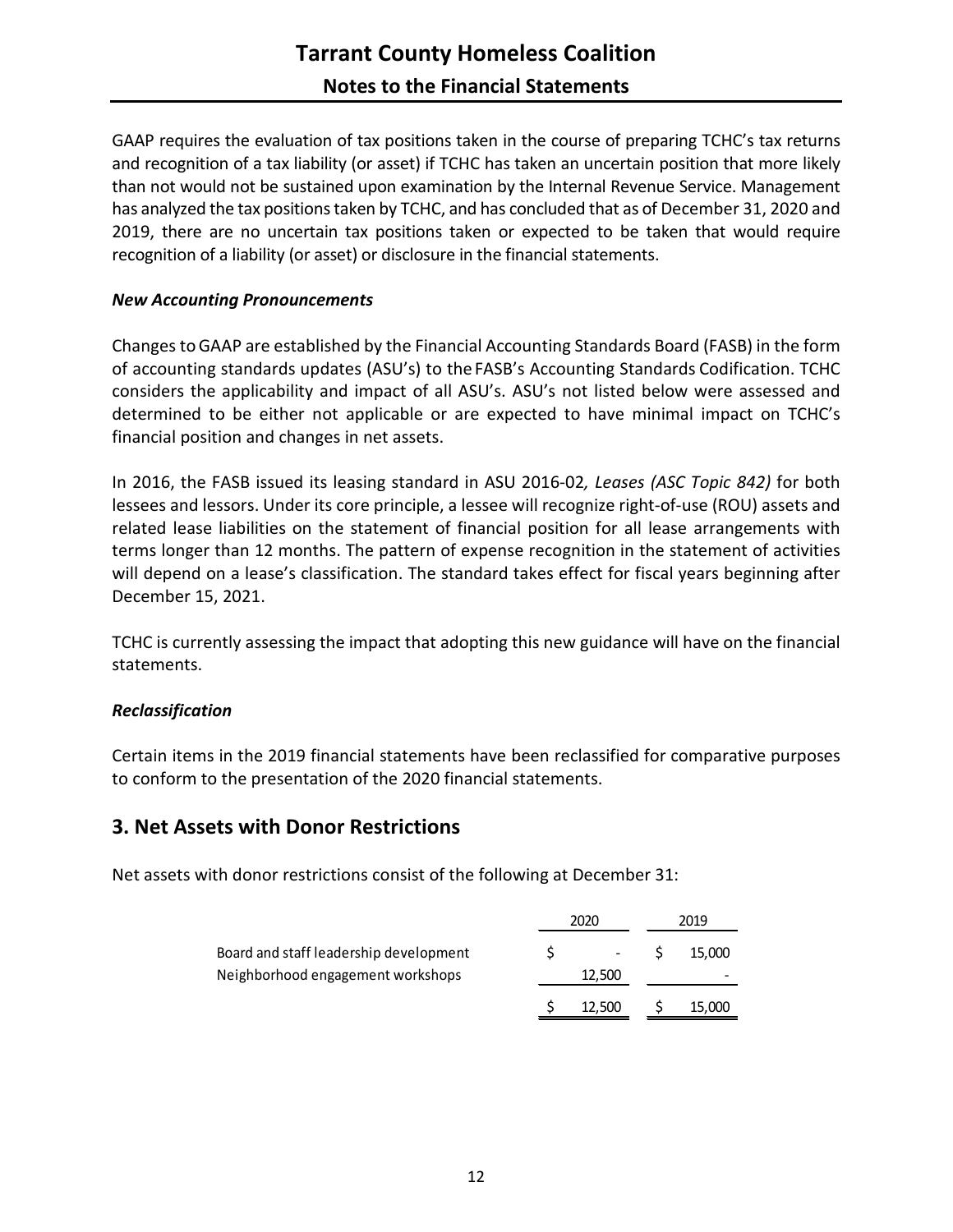## **4. Contributed Services**

TCHC received \$43,063 and \$51,800 of in-kind services during the years ended December 31, 2020 and 2019, respectively, that met the accounting requirement for recognition in the financial statements.

## **5. Commitments and Contingencies**

TCHC leases office space under a non-cancelable operating lease agreement expiring in 2021. Rent expense totaled \$31,000 and \$26,400 for the years ended December 31, 2020 and 2019, respectively.

The future minimum lease payments under TCHC's lease agreement for 2021 is \$40,500.

## **6. Concentrations**

At December 31, 2020, 36% of TCHC's grants and accounts receivable were due from one entity. At December 31, 2019, 90% of TCHC's grants receivable were due from three entities

TCHC's revenue is received from various sources. Two of these sources comprised approximately 73% and 88% of total revenue for the years ended December 31, 2020 and 2019, respectively. Although management believes these revenue sources will continue in the near term, it acknowledges that the loss of revenue from these sources could have a materially adverse effect on TCHC's financial position, activities and cash flows.

## **7. Liquidity and Availability of Resources**

TCHC strives to maintain liquid financial assets sufficient to cover general expenditures for a reasonable period of time. Donor restrictions for purposes related to TCHC's ongoing and central programs are considered available for general expenditure.

The following table reflects TCHC's financial assets as of December 31, 2020 and 2019 that are available to meet general expenditures within one year of the statement of financial position date:

|                                                                                           |    | 2020    | 2019    |
|-------------------------------------------------------------------------------------------|----|---------|---------|
| Cash and cash equivalents                                                                 | S. | 258,373 | 324,229 |
| Grants receivable                                                                         |    | 244,402 | 283,150 |
| Accounts receivable                                                                       |    | 63,968  | 39,017  |
| Financial assets available to meet cash needs<br>for general expenditures within one year |    | 566,743 | 646,396 |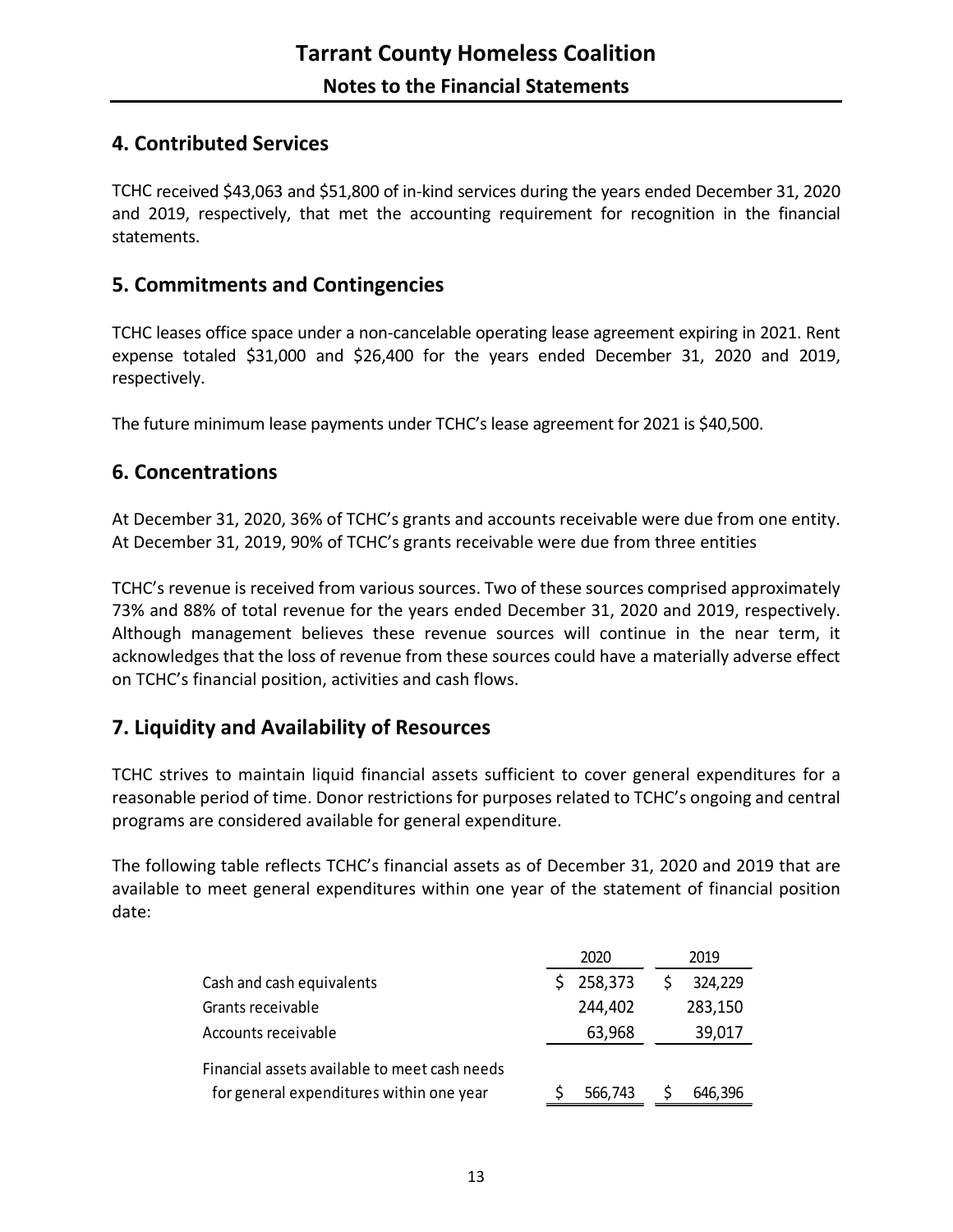# **8. Uncertainties**

In March 2020, the World Health Organization recognized the novel strain of coronavirus, COVID-19, as a pandemic and recommended containment and mitigation measures worldwide. The coronavirus outbreak has caused business disruption through mandated closings of non-essential businesses and severely restricted the level of economic activity around the world. TCHC has adjusted operational plans to protect the employees and individuals served while still meeting client needs for essential services. TCHC has not experienced a decline in grants and donations to date. TCHC continues to closely monitor the impact of COVID-19 on all aspects of the business. Given the uncertainty of the spread and duration of the coronavirus, the related financial impact to TCHC, if any, cannot be determined at this time.

# **9. Subsequent Events**

Management has evaluated subsequent events through the date which the financial statements were available to be issued, and concluded that no additional disclosures are required.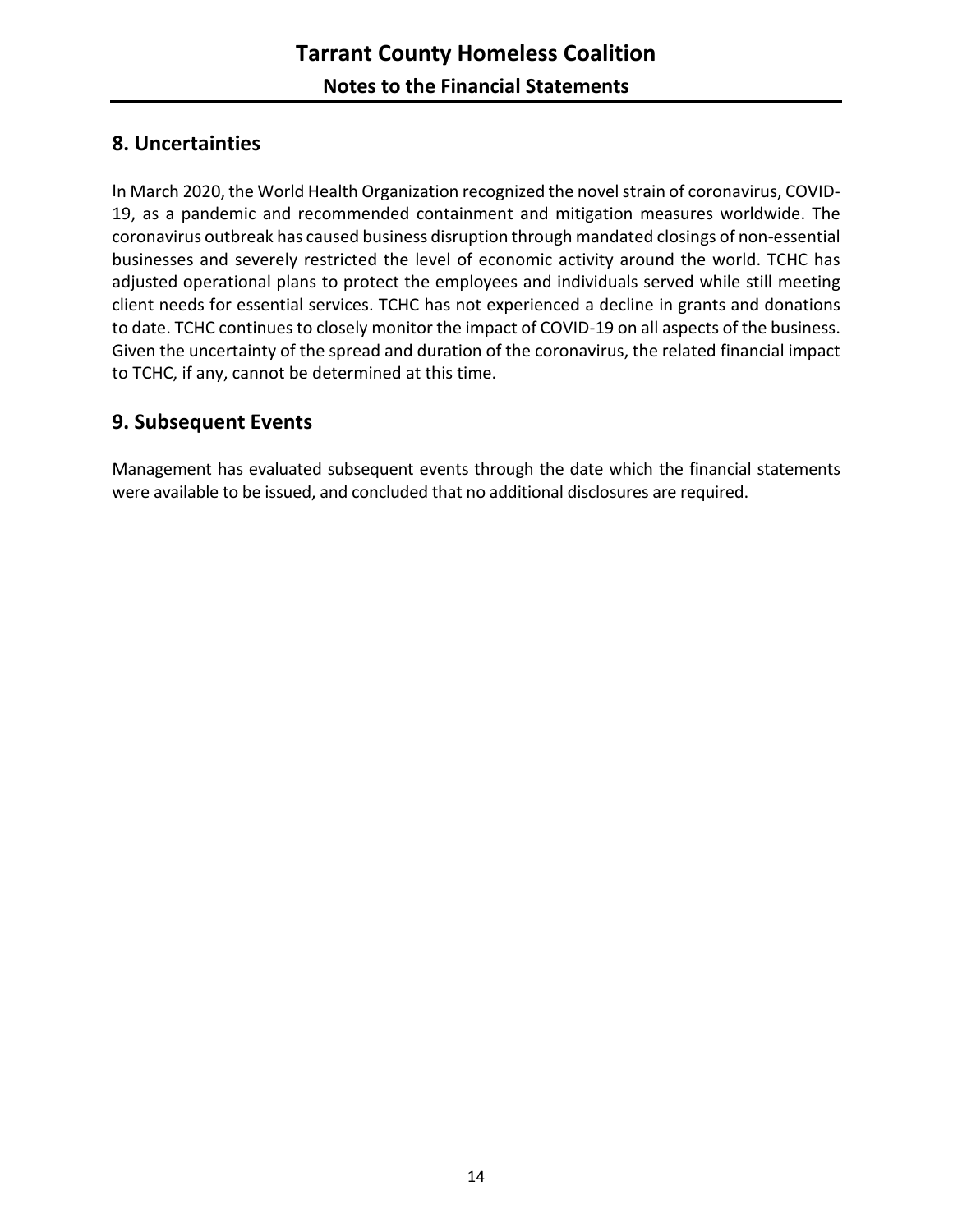**Compliance Reports and Supplemental Information**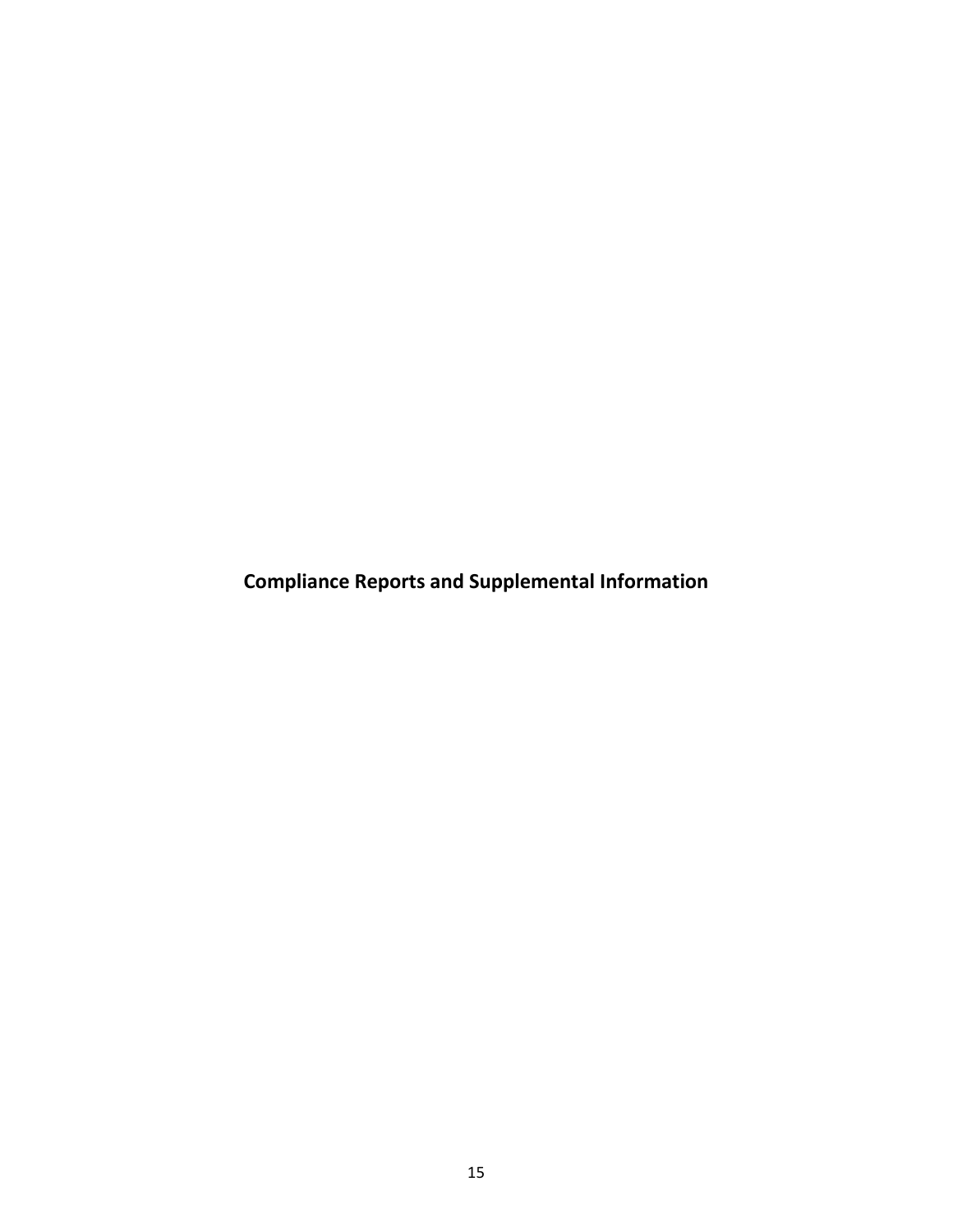

## **Independent Auditors' Report on Internal Control over Financial Reporting and on Compliance and Other Matters Based on an Audit of Financial Statements Performed in Accordance with** *Government Auditing Standards*

Board of Directors Tarrant County Homeless Coalition

We have audited, in accordance with U.S. generally accepted auditing standards and the standards applicable to financial audits contained in *Government Auditing Standards* issued by the Comptroller General of the United States, the financial statements of Tarrant County Homeless Coalition (a nonprofit organization), which comprise the statement of financial position as of December 31, 2020, and the related statements of activities, functional expenses and cash flows for the year then ended, and the related notes to the financial statements, and have issued our report thereon dated August 9, 2021.

#### *Internal Control over Financial Reporting*

In planning and performing our audit of the financial statements, we considered Tarrant County Homeless Coalition's (TCHC) internal control over financial reporting (internal control) to determine the audit procedures that are appropriate in the circumstances for the purpose of expressing our opinion on the financial statements, but not for the purpose of expressing an opinion on the effectiveness of TCHC's internal control. Accordingly, we do not express an opinion on the effectiveness of TCHC's internal control.

A *deficiency in internal control* exists when the design or operation of a control does not allow management or employees, in the normal course of performing their assigned functions, to prevent, or detect and correct, misstatements on a timely basis. A *material weakness* is a deficiency, or a combination of deficiencies, in internal control, such that there is a reasonable possibility that a material misstatement of TCHC's financial statements will not be prevented, or detected and corrected on a timely basis. A *significant deficiency* is a deficiency, or a combination of deficiencies, in internal control that is less severe than a material weakness, yet important enough to merit attention by those charged with governance.

Our consideration of internal control was for the limited purpose described in the first paragraph of this section and was not designed to identify all deficiencies in internal control that might be material weaknesses or significant deficiencies. Given these limitations, during our audit we did not identify any deficiencies in internal control that we consider to be material weaknesses. However, material weaknesses may exist that have not been identified.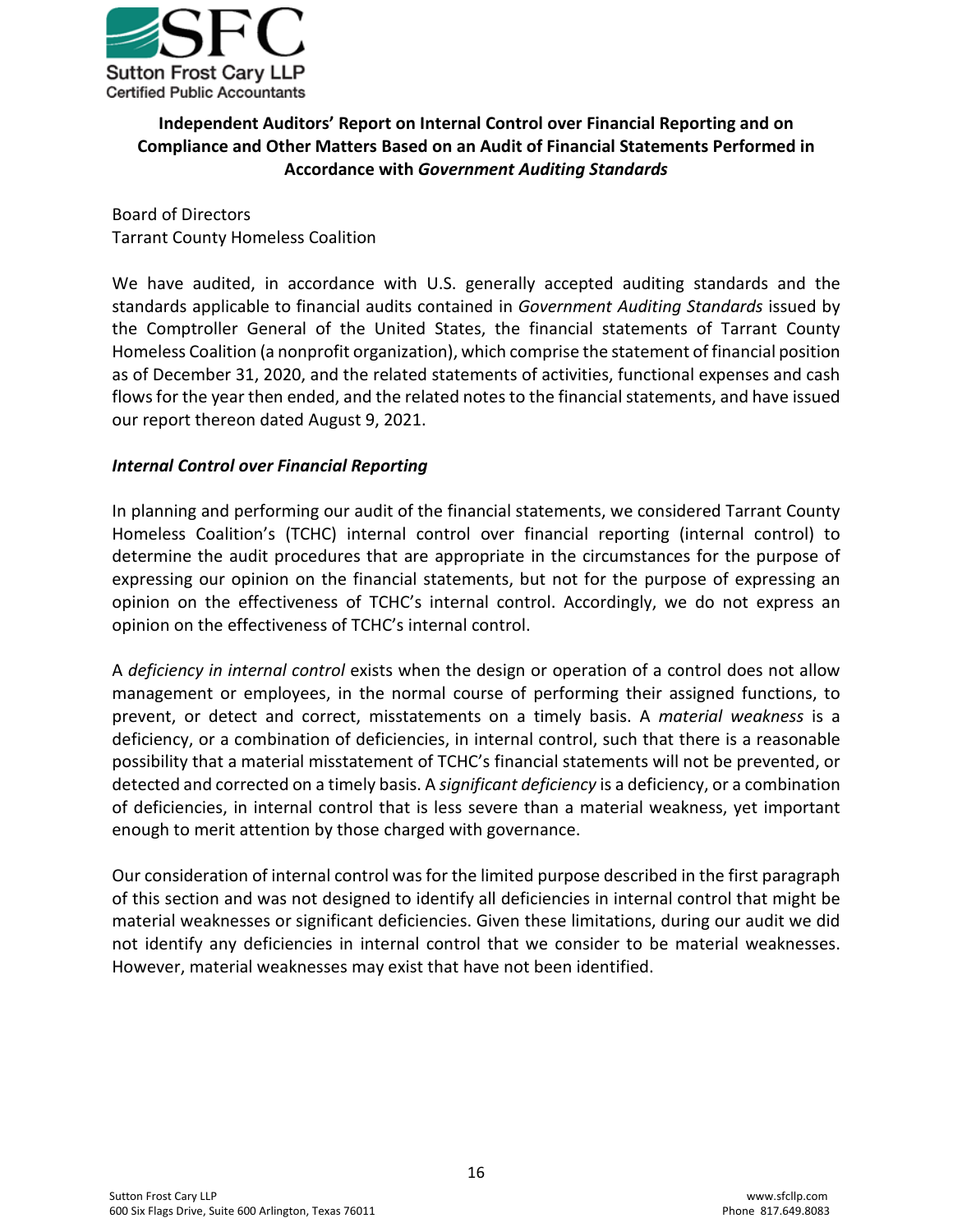#### *Compliance and Other Matters*

As part of obtaining reasonable assurance about whether TCHC's financial statements are free from material misstatement, we performed tests of its compliance with certain provisions of laws, regulations, contracts and grant agreements, noncompliance with which could have a direct and material effect on the determination of financial statement amounts. However, providing an opinion on compliance with those provisions was not an objective of our audit, and accordingly, we do not express such an opinion. The results of our tests disclosed no instances of noncompliance or other matters that are required to be reported under *Government Auditing Standards.*

#### *Purpose of this Report*

The purpose of this report is solely to describe the scope of our testing of internal control and compliance and the results of that testing, and not to provide an opinion on the effectiveness of TCHC's internal control or on compliance. This report is an integral part of an audit performed in accordance with *Government Auditing Standards* in considering TCHC's internal control and compliance. Accordingly, this communication is not suitable for any other purpose.

Sutton Frost Cary

A Limited Liability Partnership

Arlington, Texas August 9, 2021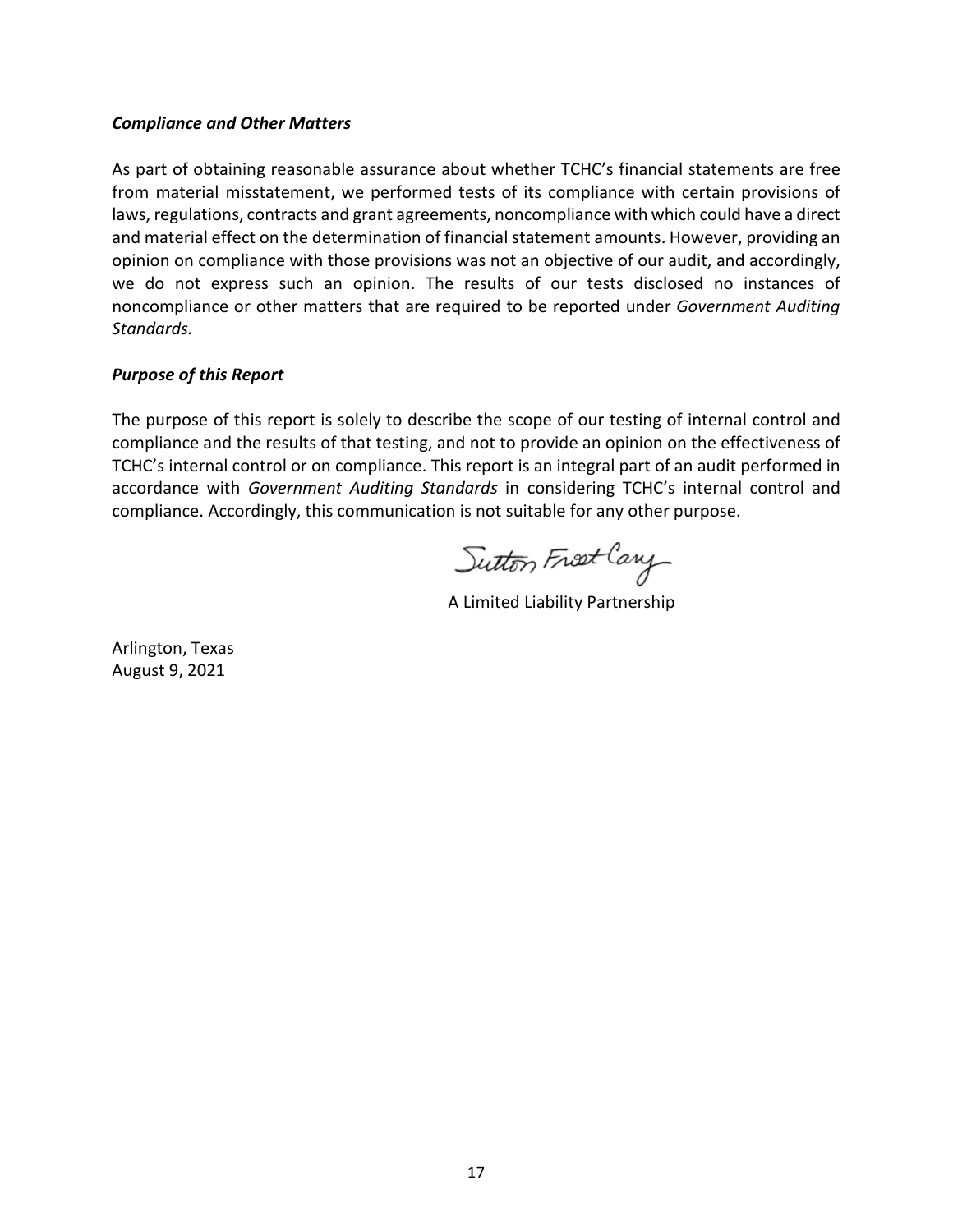

## **Independent Auditors' Report on Compliance for Each Major Program and on Internal Control over Compliance Required by the Uniform Guidance**

Board of Directors Tarrant County Homeless Coalition

#### *Report on Compliance for Each Major Federal Program*

We have audited Tarrant County Homeless Coalition's (TCHC) compliance with the types of compliance requirements described in the *OMB Compliance Supplement* that could have a direct and material effect on each of TCHC's major federal programs for the year ended December 31, 2020. TCHC's major federal programs are identified in the summary of auditors' results section of the accompanying schedule of findings and questioned costs.

#### *Management's Responsibility*

Management is responsible for compliance with the requirements of laws, regulations, contracts, and grants applicable to its federal programs.

#### *Auditors' Responsibility*

Our responsibility is to express an opinion on compliance for each of TCHC's major federal programs based on our audit of the types of compliance requirements referred to above. We conducted our audit of compliance in accordance with U.S. generally accepted auditing standards; the standards applicable to financial audits contained in *Government Auditing Standards*, issued by the Comptroller General of the United States, the audit requirements of Title 2 U.S. *Code of Federal Regulations* Part 200, *Uniform Administrative Requirements, Cost Principles, and Audit Requirements for Federal Awards* (Uniform Guidance). Those standards and the Uniform Guidance require that we plan and perform the audit to obtain reasonable assurance about whether noncompliance with the types of compliance requirements referred to above that could have a direct and material effect on a major federal program occurred. An audit includes examining, on a test basis, evidence about TCHC's compliance with those requirements and performing such other procedures as we considered necessary in the circumstances.

We believe that our audit provides a reasonable basis for our opinion on compliance for each major federal program. However, our audit does not provide a legal determination of TCHC's compliance.

#### *Opinion on Each Major Federal Program*

In our opinion, TCHC complied, in all material respects, with the types of compliance requirements referred to above that could have a direct and material effect on each of its major federal programs for the year ended December 31, 2020.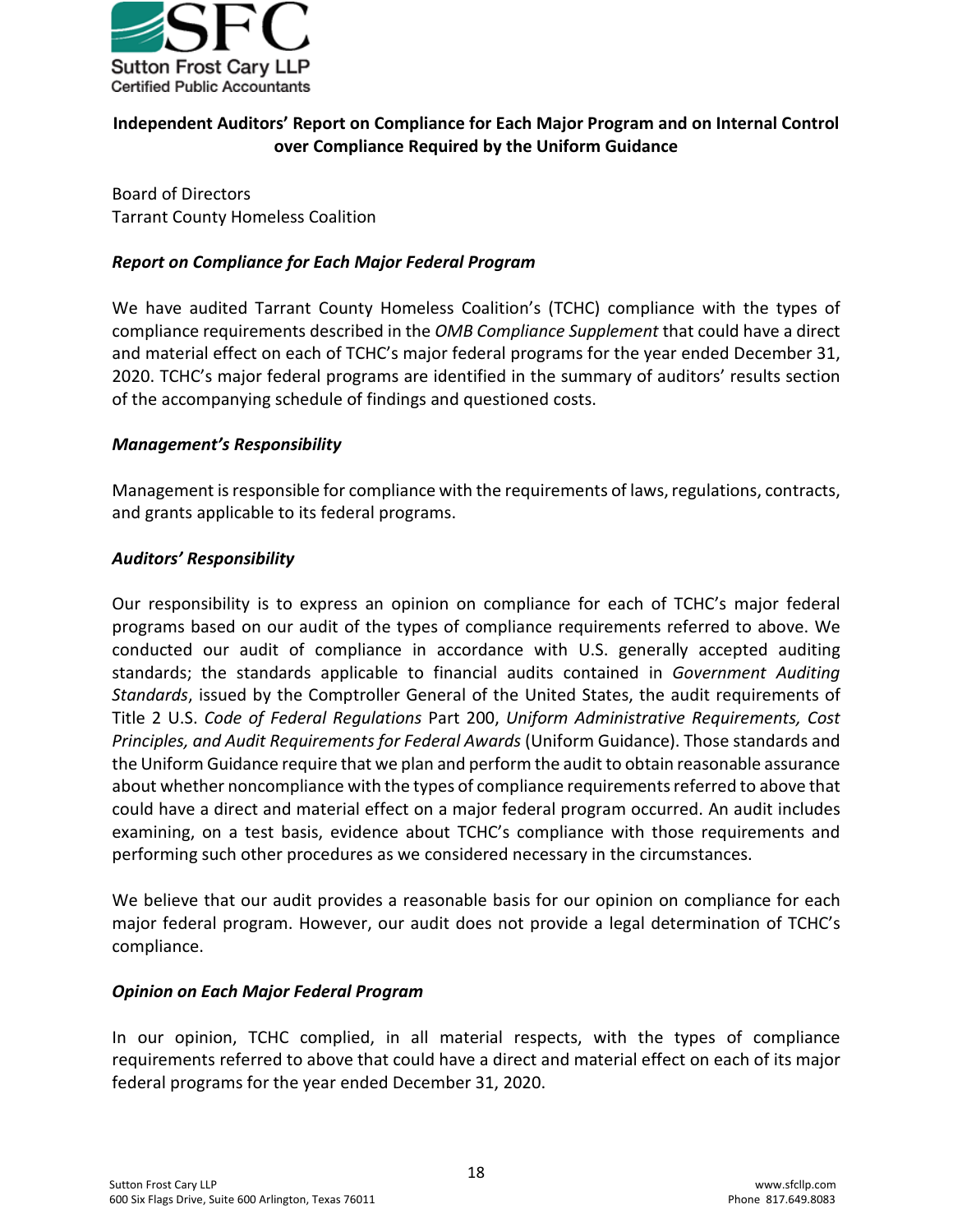#### *Report on Internal Control over Compliance*

Management of TCHC is responsible for establishing and maintaining effective internal control over compliance with the types of compliance requirements referred to above. In planning and performing our audit of compliance, we considered TCHC's internal control over compliance with the types of requirements that could have a direct and material effect on each major federal program to determine the auditing procedures that are appropriate in the circumstances for the purpose of expressing an opinion on compliance for each major federal program and to test and report on internal control over compliance in accordance with the Uniform Guidance, but not for the purpose of expressing an opinion on the effectiveness of internal control over compliance. Accordingly, we do not express an opinion on the effectiveness of TCHC's internal control over compliance.

A *deficiency in internal control over compliance* exists when the design or operation of a control over compliance does not allow management or employees, in the normal course of performing their assigned functions, to prevent, or detect and correct, noncompliance with a type of compliance requirement of a federal program on a timely basis. A *material weakness in internal control over compliance* is a deficiency, or combination of deficiencies, in internal control over compliance, such that there is a reasonable possibility that material noncompliance with a type of compliance requirement of a federal program will not be prevented, or detected and corrected, on a timely basis. A *significant deficiency in internal control over compliance* is a deficiency, or a combination of deficiencies, in internal control over compliance with a type of compliance requirement of a federal program that is less severe than a material weakness in internal control over compliance, yet important enough to merit attention by those charged with governance.

Our consideration of internal control over compliance was for the limited purpose described in the first paragraph of this section and was not designed to identify all deficiencies in internal control over compliance that might be material weaknesses or significant deficiencies. We did not identify any deficiencies in internal control over compliance that we consider to be material weaknesses. However, material weaknesses may exist that have not been identified.

The purpose of this report on internal control over compliance is solely to describe the scope of our testing of internal control over compliance and the results of that testing based on the requirements of the Uniform Guidance*.* Accordingly, this report is not suitable for any other purpose.

Sutton Frost Cary

A Limited Liability Partnership

Arlington, Texas August 9, 2021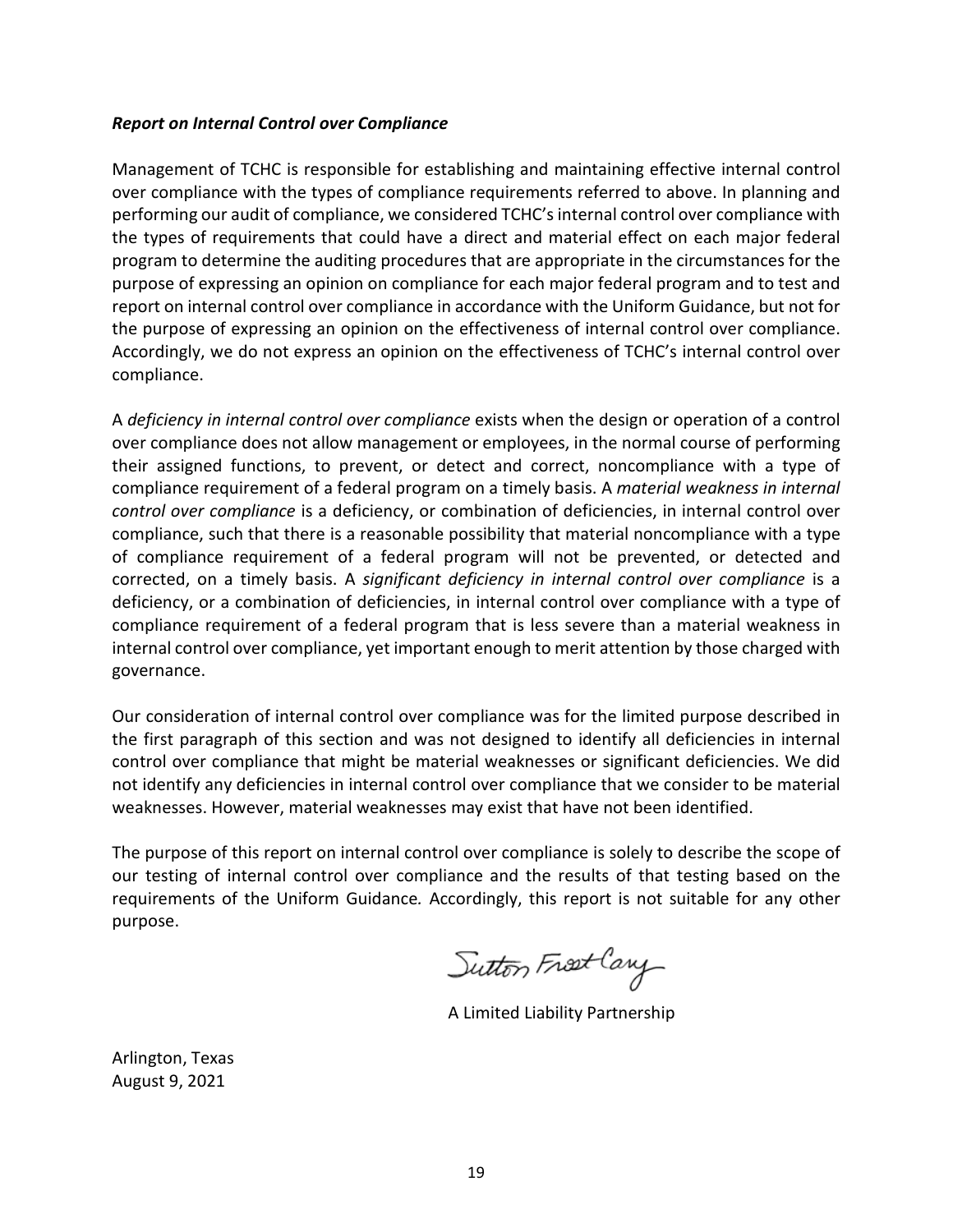# **Tarrant County Homeless Coalition Schedule of Findings and Questioned Costs Year Ended December 31, 2020**

## **Section I - Summary of Auditors' Results**

| <b>Financial Statements</b>                                                                                                                                                        |                                  |                                     |  |  |  |  |  |  |
|------------------------------------------------------------------------------------------------------------------------------------------------------------------------------------|----------------------------------|-------------------------------------|--|--|--|--|--|--|
| Type of auditors' report issued:                                                                                                                                                   | Unmodified                       |                                     |  |  |  |  |  |  |
| Internal control over financial reporting:<br>· Material weaknesses identified?<br>· Significant deficiencies identified?<br>Noncompliance material to financial statements noted? | _yes<br>__yes<br>$_{\rm{1}}$ yes | $X$ no<br>X none reported<br>$X$ no |  |  |  |  |  |  |
| <b>Federal Awards</b>                                                                                                                                                              |                                  |                                     |  |  |  |  |  |  |
| Internal control over major program:<br>· Material weaknesses identified?<br>· Significant deficiencies identified?                                                                | $\_$ yes<br>$_{\rm{1}}$ yes      | <u>X</u> no<br>X none reported      |  |  |  |  |  |  |
| Type of auditors' report issued on compliance for<br>major program:                                                                                                                | Unmodified                       |                                     |  |  |  |  |  |  |
| Any audit findings disclosed that are required to<br>be reported in accordance with 2 CFR 200.516(a)?                                                                              | $_{\rm{p}}$ yes                  | X no                                |  |  |  |  |  |  |
| Identification of major federal program:                                                                                                                                           |                                  |                                     |  |  |  |  |  |  |
| CFDA 14.267 Continuum of Care Program                                                                                                                                              |                                  |                                     |  |  |  |  |  |  |
| Dollar threshold used to distinguish between<br>type A and type B programs:                                                                                                        | \$750,000                        |                                     |  |  |  |  |  |  |
| Auditee qualified as low-risk auditee?                                                                                                                                             | <u>X yes</u> __no                |                                     |  |  |  |  |  |  |
| <b>Section II - Financial Statement Findings</b>                                                                                                                                   |                                  |                                     |  |  |  |  |  |  |
| None                                                                                                                                                                               |                                  |                                     |  |  |  |  |  |  |
| Section III - Federal Award Findings and Questioned Costs                                                                                                                          |                                  |                                     |  |  |  |  |  |  |
| None                                                                                                                                                                               |                                  |                                     |  |  |  |  |  |  |
| <b>Section IV - Summary of Prior Year Audit Findings</b>                                                                                                                           |                                  |                                     |  |  |  |  |  |  |
| None                                                                                                                                                                               |                                  |                                     |  |  |  |  |  |  |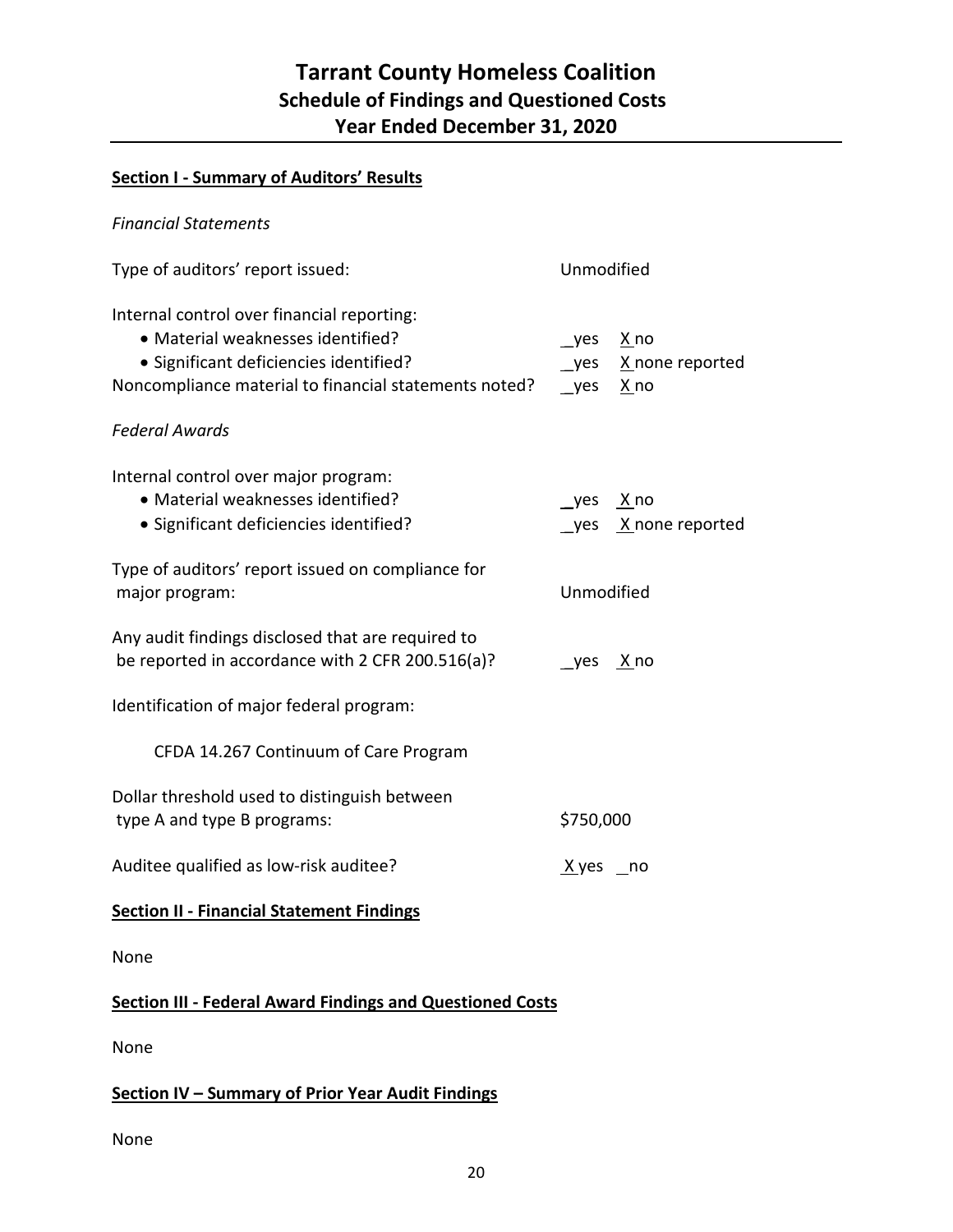# **Tarrant County Homeless Coalition Schedule of Expenditures of Federal Awards Year Ended December 31, 2020**

| CFDA#  | <b>Contract Number</b> | Expenditures  |
|--------|------------------------|---------------|
|        |                        |               |
|        |                        |               |
| 14.267 | TX0288L6T011808        | Ś.<br>114,259 |
| 14.267 | TX0288L6T011909        | 324,093       |
| 14.267 | TX0519L6T011800        | 326,482       |
| 14.267 | TX0551L6T011900        | 32,334        |
| 14.267 | TX0343L6T011806        | 447,499       |
| 14.267 | TX0343L6T011907        | 37,170        |
| 14.267 | TX0540H6T011800        | 57,720        |
|        |                        | 1,339,557     |
|        |                        |               |
|        |                        |               |
| 14.231 | 332-RFP19-1007         | 84,048        |
| 14.231 | <b>TDHCA ESG-CV</b>    | 64,578        |
|        |                        | 148,626       |
|        |                        |               |
|        |                        |               |
|        |                        |               |
| 14.218 | 128458                 | 8,265         |
|        |                        |               |
| 14.218 | N/A                    | 5,666         |
|        |                        | 13,931        |
|        |                        | 1,502,114     |
|        |                        |               |